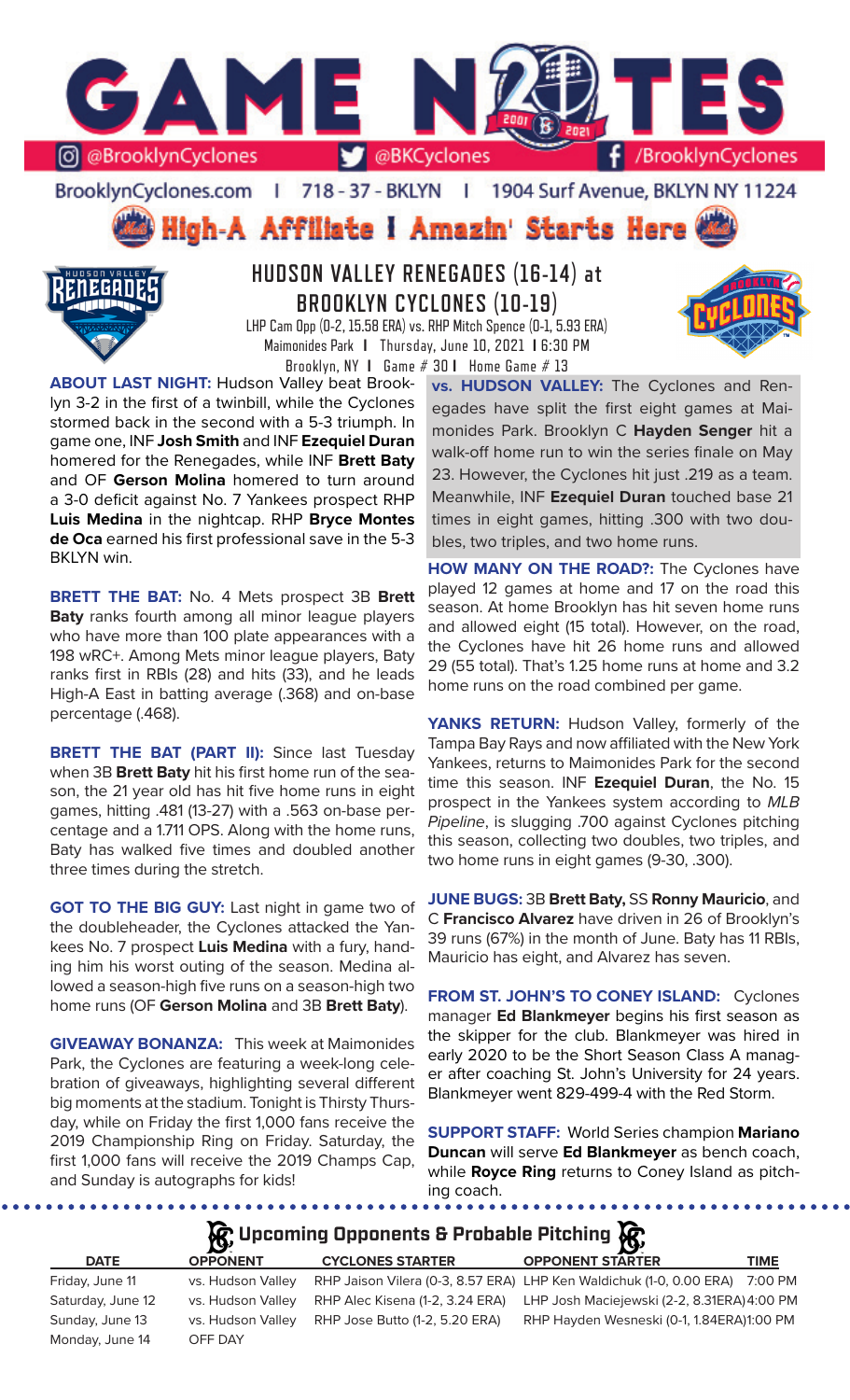# **JUNE 10 VS HUDSON VALLEY STARTING PITCHER PAGE 2**

| # 33                            | <b>CAM OPP</b>                                                | I HP |
|---------------------------------|---------------------------------------------------------------|------|
| <b>Height: 5-10</b>             | Weight: 185                                                   |      |
| Bats: Left                      | Throws: Left                                                  |      |
| Date of Birth: November 4, 1995 | Age: 25                                                       |      |
| Hometown: London, UK            |                                                               |      |
| <b>College: West Point</b>      | How Obtained: Signed as a minor league free agent, 12/16/2020 |      |
|                                 |                                                               |      |

**THIRD TIMES A CHARM?:** Opp allowed three runs (two earned) on six hits in a no-decision against Jersey Shore last week.

**METRICS:** While Opp posts a 2.79 FIP, he has a 15.58 ERA, having allowed 18 hits over 8 2/3 innings, including six doubles. Opponents are hitting .545 against him on balls in play. DATE

**High-A Brook**<br> **DATE OPP DEC IP H R DATE OPP DEC IP H R ER BB K HR AVG** 6/3 @ JS 3.0 6 3 2 0 2 0 .409 5/27 @ABD L 2.0 7 8 8 2 5 0 .444 5/22 HV L 3.2 5 5 5 2 4 0 .357 **Low-A St. Lucie**<br>**OPP DEC IP H R DATE OPP DEC IP H R ER BB K HR AVG** 5/16 @DBT W 5.0 4 0 0 1 4 0 .238 5/11 @DBT W 3.1 3 1 0 3 5 0 .250 5/4 v. JUP 3.0 3 1 1 2 2 0 .250

K/9 BB/9 HR/9

22.4% 8.2% 0.00 BABIP **GB%** FIP

.545 37.5% 2.79

**2021 GAME-BY-GAME**

A NICE INTRODUCTION: Opp began his career with Low-A  $\frac{2}{5/4}$ St. Lucie this season, making two starts and one relief appearance. Over 11.1 innings, the southpaw has allowed one earned run with nine strikeouts and six walks.

**ARMY MAN:** Opp pitched at West Point in New York for Army for four seasons, posting a 4.11 ERA over 181.2 innings with the Black Knights. At the end of his junior season, he recorded the final two outs of the Patriot League championship game against Navy in 2018. That year in the Super Regionals, Opp pitched 1.2 innings to close out Army's massive 5-1 upset of NC State in the College World Series.

**WORLD TRAVELER:** Opp's father worked for Deloitte and traveled around the world with the company. Opp was born in Colorado, moved to Chicago, and spent most of his childhood and teenage years in London, England. Opp had also lived in Indiana, Texas, and North Carolina before signing with the Mets.

**INDEPENDENT BALL:** Opp pitched with the Evansville Otters in the Frontier League in 2019, striking out 35 in 26.2 innings with a 2.70 ERA.

| OPP'S SEASON AND CAREER HIGHS |                    |                              |                          |                              |  |  |  |  |  |
|-------------------------------|--------------------|------------------------------|--------------------------|------------------------------|--|--|--|--|--|
| 2021 Season                   |                    |                              |                          | Career                       |  |  |  |  |  |
| 5 (2x, 5/27 vs. Aberdeen)     |                    | <b>Strikeouts</b>            |                          | 5 (2x, 5/27/21 vs. Aberdeen) |  |  |  |  |  |
| None                          |                    | <b>Double Digit K Games</b>  |                          | None                         |  |  |  |  |  |
| 7 (5/27 vs. Aberdeen)         |                    | <b>High Hits, Game</b>       | 7 (5/27/21 vs. Aberdeen) |                              |  |  |  |  |  |
| None                          |                    | High HR, Game                | None                     |                              |  |  |  |  |  |
| 8 (5/27 vs. Aberdeen)         |                    | <b>High Runs, Game</b>       | (5/27/21 vs. Aberdeen)   |                              |  |  |  |  |  |
| 3 (5/11 @ Daytona)            |                    | <b>High Walks, Game</b>      |                          | 3 (5/11/21 @ Daytona)        |  |  |  |  |  |
| 5 IP (5/16 @ Daytona)         |                    | <b>Innings Pitched, Game</b> |                          | 5 IP (5/16/21 @ Daytona)     |  |  |  |  |  |
| None                          |                    | <b>Complete Games</b>        |                          | None                         |  |  |  |  |  |
|                               | <b>CATCHER ERA</b> |                              |                          |                              |  |  |  |  |  |
| <b>NAME</b>                   | G                  | ER                           | <b>INN</b>               | ERA                          |  |  |  |  |  |
| Alvarez                       | ൳                  | 33                           | 49.1                     | 6.02                         |  |  |  |  |  |
| Mena                          | 5                  | 21                           | 41                       | 4.61                         |  |  |  |  |  |

| Alvarez                                    | h | 33                                                    | 49.1 |     | 6.UZ    |  |  |  |  |
|--------------------------------------------|---|-------------------------------------------------------|------|-----|---------|--|--|--|--|
| Mena                                       | 5 | 21                                                    | 41   |     | 4.61    |  |  |  |  |
| Senger                                     | 9 | 44                                                    | 81   |     | 4.89    |  |  |  |  |
| Uriarte                                    | 9 | 45                                                    | 72   |     | 5.63    |  |  |  |  |
| <b>CYCLONES STARTING PITCHER BREAKDOWN</b> |   |                                                       |      |     |         |  |  |  |  |
| <b>STARTER</b>                             |   | <b>GS Quality StartsRun SupportRS/Start BC Record</b> |      |     |         |  |  |  |  |
| Butto, Jose                                | 6 | O                                                     | 31   | 5.2 | $3-3$   |  |  |  |  |
| Kisena, Alec                               | 4 | 0                                                     | 22   | 5.5 | $1-3$   |  |  |  |  |
| Lasko, Justin                              | 2 | 0                                                     | 3    | 1.5 | $0 - 2$ |  |  |  |  |
| Opp, Cam                                   | 3 | 0                                                     | 10   | 3.3 | $1 - 2$ |  |  |  |  |
| Parsons, Hunter                            |   | 0                                                     | 5    | 5.0 | $1 - 0$ |  |  |  |  |
| Rojas, Oscar                               | 4 | 0                                                     | 21   | 5.3 | $1 - 3$ |  |  |  |  |
| Vilera, Jaison                             | 5 | $\Omega$                                              | 18   | 3.6 | $0 - 5$ |  |  |  |  |
| Walker, Josh                               | 4 |                                                       | 27   | 6.8 | $3-1$   |  |  |  |  |

| <b>BROOKLYN CYCLONES PITCHING BREAKDOWN</b> |                      |            |           |           |     |     |     |         |           |            |              |         |      |               |     |     |     |           |     |           |            |
|---------------------------------------------|----------------------|------------|-----------|-----------|-----|-----|-----|---------|-----------|------------|--------------|---------|------|---------------|-----|-----|-----|-----------|-----|-----------|------------|
|                                             | W-L                  | <b>ERA</b> | ΙP        | н         | R   | ER  | BB. | к       | <b>HR</b> | <b>AVG</b> |              | W-L     | ERA  | IP            | н   | R   | ER  | <b>BB</b> |     | <b>HR</b> | <b>AVG</b> |
| <b>STARTERS</b>                             | $5-14$               | 6.58       | 121.2 122 |           | 97  | 89  | 46  | 132     | -28       | .257       | <b>HOME</b>  | $4-8$   | 4.28 | 103.0 89      |     | 55  | 49  | 44        | 106 | 8         | .235       |
| <b>RELIEVERS</b>                            | $5-5$                | 4.07       |           | 121.2 108 | 70  | 55  | 65  | 144     | -9        | 233        | <b>ROAD</b>  | $6-11$  | 6.09 | 140.1         | 141 | 112 | 95  | 67        | 170 | 29        | .247       |
| <b>TOTAL</b>                                | 10-19                | 5.14       | 243.1 230 |           | 167 | 139 |     | 111 276 | - 37      | .245       | <b>TOTAL</b> | $10-19$ | 5.14 | 243.1 230 167 |     |     | 139 | 111       | 276 | 37        | .245       |
|                                             |                      |            |           |           |     |     |     |         |           |            |              |         |      |               |     |     |     |           |     |           |            |
|                                             | <b>BULLPEN NOTES</b> |            |           |           |     |     |     |         |           |            |              |         |      |               |     |     |     |           |     |           |            |

-RHP Bryce Montes de Oca leads the relievers with a 30.9% strikeout rate, a .200 BABIP, and an 89% LOB%.

-RHP Brian Metoyer's 3.04 FIP is the lowest in the Cyclones bullpen.

-RHP Eric Orze has the bullpen's finest K-BB% (20.4%), posting a 25.9% K rate and a 5.6% BB rate.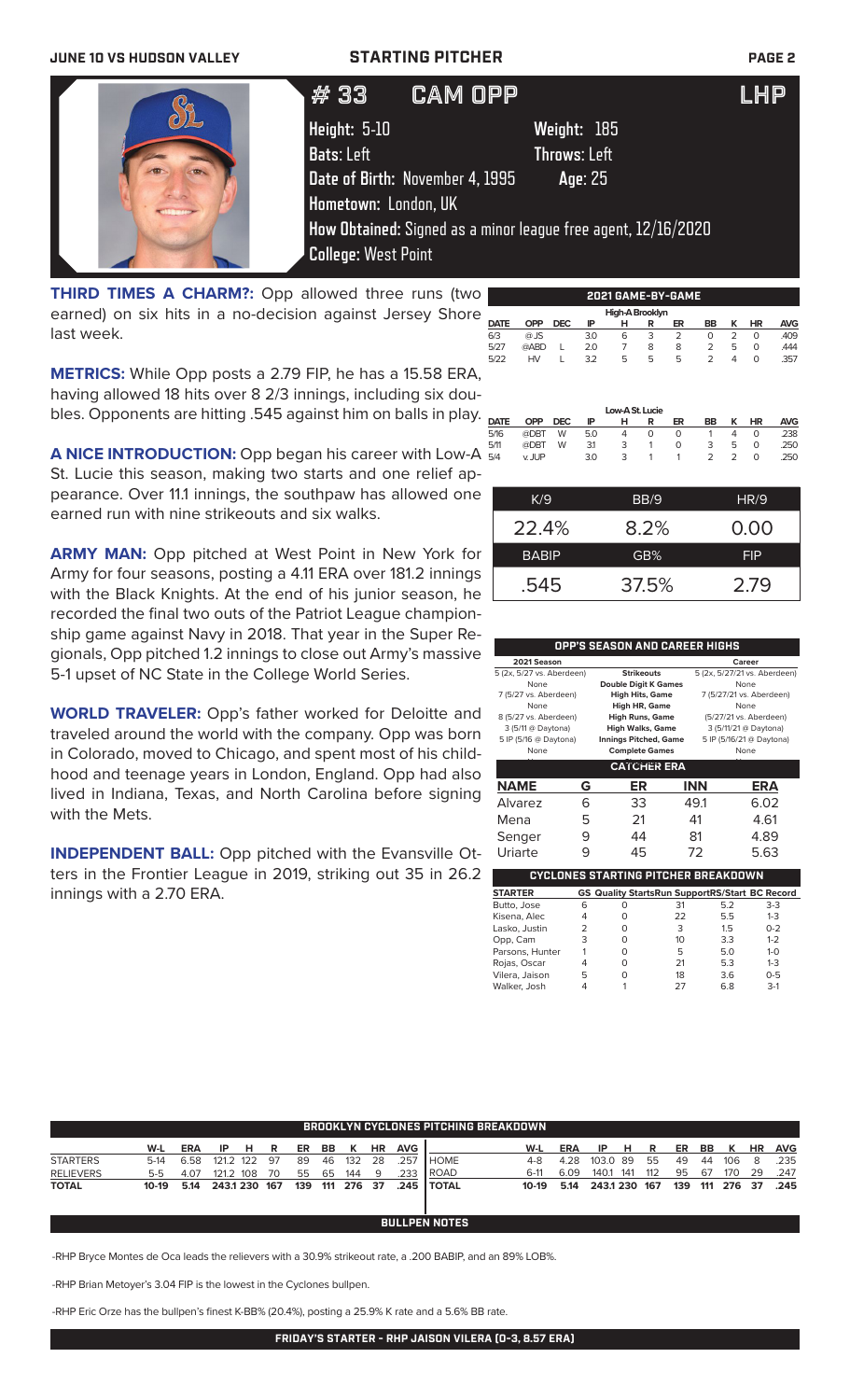| <b>JUNE 10 VS HUDSON VALLEY</b>                                                                                                               |                                                       | <b>BATTING PAGES</b>                                                                                                                                                                                                                                                                                                                                                                                                                                                                                                                                                      | <b>PAGE 3</b>                                                                                                                                                                           |
|-----------------------------------------------------------------------------------------------------------------------------------------------|-------------------------------------------------------|---------------------------------------------------------------------------------------------------------------------------------------------------------------------------------------------------------------------------------------------------------------------------------------------------------------------------------------------------------------------------------------------------------------------------------------------------------------------------------------------------------------------------------------------------------------------------|-----------------------------------------------------------------------------------------------------------------------------------------------------------------------------------------|
| <b>FRANCISCO ALVAREZ - C</b><br>#19<br>Last Game: 0-2, BB<br><b>RISP: 3-8</b><br>Streak:                                                      | <b>Home: 3-16</b><br><b>Road: 7-22</b><br>vs. HV: 1-4 | Last HR: 6/4 at Jersey Shore<br>Multi-Hit Games: 1 (6/6 at Jersey Shore)<br>Multi-RBI Games: 2 (6/4 at Jersey Shore)                                                                                                                                                                                                                                                                                                                                                                                                                                                      | .273, 2 HR, 9 RBI, .374 wOBA, wRC+ 135<br>Season High, Hits: 3 (6/6 at JS)<br>Season High, Runs: 1 (2x, 6/4 at JS)<br>Season High, RBI: 4 (6/6 at JS)<br>Season High, SB: 1 (6/3 at JS) |
| No. 38 prospect in the game according to MLB Pipeline<br>• Non-roster invitee to Mets Spring Training Signed with NYM as NDFA on July 2, 2018 |                                                       | • Enters his fourth year in the Mets organizationCalled up from Low-A St. Lucie on Monday, May 2419 years old, turning 20 on November 19<br>• Ranks as the No. 1 prospect in the Mets system according to both MLB Pipeline and Baseball AmericaRanked as No. 4 catching prospect in baseball and the<br>• Hit .417 (20-48) with five doubles, two home runs, and 12 RBIs in 15 games with St. LucieStruck out seven times and walked 15went 2-for-4 in stolen bases                                                                                                      |                                                                                                                                                                                         |
| ZACH ASHFORD - OF<br>#9                                                                                                                       |                                                       |                                                                                                                                                                                                                                                                                                                                                                                                                                                                                                                                                                           | .220, 1 HR, 5 RBI, .300 WOBA, WRC+ 89                                                                                                                                                   |
| Last Game: 1-3, RBI, R, SB<br><b>RISP: 3-10</b><br><b>Streak:</b> 4 G (4-12)                                                                  | <b>Home: 6-22</b><br><b>Road: 3-19</b><br>vs. HV: 2-5 | Last HR: 5/23 vs. Hudson Valley<br>Multi-Hit Games: 1 (5/23 vs. Hudson Valley)<br>Multi-RBI Games: 1 (5/23 vs. Hudson Valley)                                                                                                                                                                                                                                                                                                                                                                                                                                             | Season High, Hits: 2 (5/23 vs. HV)<br>Season High, Runs: 2 (6/6 at JS)<br>Season High, RBI: 2 (5/23 vs. HV)<br>Season High, SB: 1 (2x, 6/9 vs. HV G2)                                   |
| • Drafted by the Mets out of Fresno State in the 6th round of the 2019 MLB Draft                                                              |                                                       | • Enters his third year in the Mets organizationCalled up from Low-A St. Lucie on Saturday, May 22<br>• Hit .340 (17-50) in 14 games with the St. Lucie Mets in 2021, collecting three doubles and six walks with a stolen base<br>• Spent his first few games as a pro with Brooklyn in 2019, hitting .136 in 16 games before being sent to the GCL Mets (37 G, .295/2/23/.413)                                                                                                                                                                                          |                                                                                                                                                                                         |
| # 22 BRETT BATY - INF                                                                                                                         |                                                       |                                                                                                                                                                                                                                                                                                                                                                                                                                                                                                                                                                           | .367, 5 HR, 28 RBI, .474 wOBA, wRC+ 198                                                                                                                                                 |
| Last Game: 2-3, 2B, HR, RBI, 2 R<br><b>RISP: 16-27 (.593)</b><br><b>Streak: 1 G (2-3)</b>                                                     | Home: 11-36<br><b>Road: 22-53</b><br>vs. HV: 2-6      | Last HR: 6/9 vs. Hudson Valley G2<br>Multi-Hit Games: 10 (6/9 vs. Hudson Valley G2) Season High, Runs: 2 (5x, 6/9 vs. HV G2)<br>Multi-RBI Games: 8 (6/4 at Jersey Shore)                                                                                                                                                                                                                                                                                                                                                                                                  | Season High, Hits: 4 (5/19 vs. HV)<br><b>Season High, RBI: 4 (2x, 6/3 at JS)</b><br>Season High, SB: 1 (2x, 5/19 vs. HV)                                                                |
| • Joined the Alternate Training Site in Brooklyn in 2020                                                                                      |                                                       | • Enters his third year in the Mets organizationRated as the No. 4 prospect in the Mets system and the No. 94 prospect in baseball according to MLB Pipeline<br>• Earned a non-roster invitation to Spring Training in 2021, collecting a double and a single in 10 games and 10 at-bats<br>• Spent the majority of his first pro season with Kingsport (R) before a promotion to Brooklyn to finish the 2019 season, winning the league title with the Cyclones<br>• Committed to the University of Texas before being drafted in the first round (12th overall) in 2019 |                                                                                                                                                                                         |

**# 3 CODY BOHANEK - INF .261, 2 HR, 3 RBI, .418 wOBA, wRC+ 162**<br>Last Game: 0-3 **.261, 2 Home: 1-7** Last HR: 6/9 vs. Hudson Valley G1 **.261, 2 HR, 3 RBI, .418 wOBA, wRC+ 162**<br>RISP: 0-7 **.261, RISP: 0-7** Season High, Run **Last Game:** 0-3 **Home:** 1-7 **Last HR:** 6/9 vs. Hudson Valley G1 **Season High, Hits:** 3 (5/5 at Asheville) **Road: 5-16 Road: 5-16 Multi-Hit Games: 1 (5/5 at Asheville) Season High, Runs: 2 (5/4 at Asheville)**<br>**RISP: 0-7 <b>Road: 5-16 Multi-RBI Games: 1 (5/5 at Asheville) Season High, Runs: 2** (5/4 at Asheville)<br>**Streak: Seaon High, RBI:** 1 (2x, 6/9 vs HV G1) **Season High, SB:** 

• Enters his third year in the Mets organization and his fifth as a professional...Traded from Houston to the Mets in January of 2019 along with 3B J.D. Davis in exchange for OF Ross Adolph, INF Luis Santana, and C Scott Manea

- Returns from Triple-A Syracuse 5/12-6/8: 19 G, .185/.338/.278 (10-54) with three doubles, one triple and two RBIs.
- Broke camp with Brooklyn: 5 G, .313/.500/.500 with a home run a two RBIs

|                                                        | • Originally drafted by Houston in the 30th round of the 2017 MLB Draft. |                                                                                                                                                                 |                                                                                              |
|--------------------------------------------------------|--------------------------------------------------------------------------|-----------------------------------------------------------------------------------------------------------------------------------------------------------------|----------------------------------------------------------------------------------------------|
| $# 8$ ANTOINE DUPLANTIS - OF                           |                                                                          |                                                                                                                                                                 | .273. 1 HR. 5 RBI. .336 wOBA. wRC+ 111                                                       |
| Last Game: $1-3$ . $2B$                                | <b>Home: 6-37</b>                                                        | <b>Last HR:</b> 5/6 at Asheville                                                                                                                                | <b>Season High, Hits: 4 (5/16 at Greenville)</b>                                             |
| <b>RISP:</b> 5-19 $(.263)$<br><b>Streak:</b> 1 G (1-3) | <b>Road: 20-62</b><br>vs. HV: 1-7                                        | <b>Multi-Hit Games: 7 (6/6 at Jersey Shore)</b><br><b>Multi-RBI Games: 1(5/12 at Greenville)</b>                                                                | Season High, Runs: 4 (5/16 at Greenville)<br><b>Season High, RBI:</b> 2 (5/12 at Greenville) |
|                                                        |                                                                          |                                                                                                                                                                 | <b>Season High, SB:</b> 1 (2x, 5/16 at Greenville)                                           |
|                                                        |                                                                          | Fatage bis thind wearing the Mate equalization. Conset bis dualizacy with Duad by and accord the access with a spoint that are all in the OOM NIVEL Chappelaire |                                                                                              |

• Enters his third year in the Mets organization ...Spent his draft year with Brooklyn and scored the game-winning run against Lowell in the 2019 NYPL Championship

- Recorded eight outfield assists in 47 games to lead Brooklyn in 2019
- Finished his LSU career with 359 hits, most in school history and second-most in SEC history behind fellow Mets MiLB outfielder Jake Mangum (383 hits)...Never
- finished a season at LSU hitting lower than .316 • Mets 12th round pick, 2019...Also drafted in the 19th round by Cleveland in 2018...Brother Armond, holds the world record in the pole vault with a height of 6.18m.

| $# 20$ JOE GENORD - INF                                                                                                                                                                                                                                                                                                                                                                                                                                                                     |                                                          |                                                                                                                                | .222, 6 HR, 12 RBI, .314 wOBA, wRC+ 97                                                                                                                       |  |  |  |  |  |
|---------------------------------------------------------------------------------------------------------------------------------------------------------------------------------------------------------------------------------------------------------------------------------------------------------------------------------------------------------------------------------------------------------------------------------------------------------------------------------------------|----------------------------------------------------------|--------------------------------------------------------------------------------------------------------------------------------|--------------------------------------------------------------------------------------------------------------------------------------------------------------|--|--|--|--|--|
| Last Game: DNP<br><b>RISP:</b> $1-20$ $(.050)$<br>Streak:                                                                                                                                                                                                                                                                                                                                                                                                                                   | <b>Home: 6-34</b><br><b>Road: 14-57</b><br>$vs. HV: 0-3$ | <b>Last HR:</b> 6/1 at Jersey Shore<br>Multi-Hit Games: 3 (5/19 vs. Hudson Valley)<br>Multi-RBI Games: 3 (6/1 at Jersey Shore) | <b>Season High, Hits: 3 (2x, 5/19 vs. HV)</b><br><b>Season High, Runs: 3 (2x, 5/19 vs. HV)</b><br>Season High, RBI: 3 (5/8 at Asheville)<br>Season High, SB: |  |  |  |  |  |
| • Enters his third year in the Mets organizationNamed to the NYPL All-Star team and won a league title with Brooklyn in 2019<br>• Led the Cyclones with nine home runs and 44 RBIsEarned Player of the Week honors with the Cyclones during the week of July 7.<br>• Two-time All-AAC honoree who led USF in home runs in each of his three seasons<br>• Mets 9th round pick in 2019 out of South Florida<br>• Also drafted by the Los Angeles Dodgers in the 19th round of the 2015 draft. |                                                          |                                                                                                                                |                                                                                                                                                              |  |  |  |  |  |
|                                                                                                                                                                                                                                                                                                                                                                                                                                                                                             |                                                          |                                                                                                                                |                                                                                                                                                              |  |  |  |  |  |
| #35 ADRIAN HERNANDEZ - OF                                                                                                                                                                                                                                                                                                                                                                                                                                                                   |                                                          |                                                                                                                                | .140, 1 HR, 1 RBI, .167 wOBA, wRC+ 6                                                                                                                         |  |  |  |  |  |
| Last Game: DNP<br><b>RISP: 2-13 (.154)</b><br>Streak:                                                                                                                                                                                                                                                                                                                                                                                                                                       | <b>Home: 4-23</b><br><b>Road: 4-31</b><br>vs. JS: 2-18   | Last HR:<br>Multi-Hit Games: 1(5/25 vs. Aberdeen)<br><b>Multi-RBI Games:</b>                                                   | Season High, Hits: 2 (5/25 vs. Aberdeen)<br>Season High, Runs: 1 (6/1 at JS)<br>Season High, RBI: 1 (6/1 at JS)<br>Season High, SB:                          |  |  |  |  |  |

| $\sharp$ 2 RONNY MAURICIO - INF              |                                         |                                                                                        | .248, 6 HR, 22 RBI, .329 wOBA, wRC+ 107                                                               |
|----------------------------------------------|-----------------------------------------|----------------------------------------------------------------------------------------|-------------------------------------------------------------------------------------------------------|
| Last Game: 0-3<br><b>RISP:</b> $8-28$ (.286) | <b>Home: 6-41</b><br><b>Road: 22-68</b> | <b>Last HR:</b> 6/5 at Jersey Shore<br><b>Multi-Hit Games:</b> 4 (6/3 at Jersey Shore) | Season High, Hits: 3 (2x, 5/16 at Greenville)<br><b>Season High, Runs:</b> 2 (4x, 6/3 at JS)          |
| Streak:                                      | $vs.$ JS: 0-6                           | <b>Multi-RBI Games:</b> 6 (6/5 at Jersey Shore)                                        | <b>Seaon High, RBI:</b> 4 (2x, 5/16 at Greeville)<br><b>Season High, SB:</b> $1(5/23 \text{ vs. HV})$ |

• Enters his fifth year in the Mets organization...Rated as the No. 2 prospect in the Mets system and the No. 58 prospect in baseball according to *MLB Pipeline* • Non-roster invitee to Spring Training for the third consecutive season...Spent 2020 at the Mets Alternate Site and had one at-bat with the Tigres del Licey in the Dominican Winter League

• Named a South Atlantic League mid-season All-Star with Columbia (A) in 2019

• Won the 2018 GCL Mets Sterling Award, given to the team's most valuable player...Signed with the Mets as a 16-year-old on July 2, 2017.

| $#16$ JOSE MENA - C |                   |                         | .087, 0 HR, 2 RBI, .167 w0BA, wRC+ 6                 |
|---------------------|-------------------|-------------------------|------------------------------------------------------|
| Last Game: DNP      | <b>Home: 0-10</b> | Last HR:                | <b>Season High, Hits: 1(2x, 5/14 at Greenville)</b>  |
| $RISP: 0-5$         | <b>Road: 2-13</b> | <b>Multi-Hit Games:</b> | <b>Season High, Runs:</b> 1 (2x, 5/16 at Greenville) |
| Streak:             | $vs.$ JS: $0-2$   | <b>Multi-RBI Games:</b> | <b>Season High, RBI:</b> 1 (2x, 5/21 vs. HV)         |
|                     |                   |                         | Season High, SB:                                     |

• Enters his sixth year in the Mets organization

• Won a 2019 NYPL Championship with Brooklyn, posting his best offensive season as a professional, posting career highs in batting average, hits, home runs, RBIs, and runs

• Has caught 81% of would-be base stealers (51 of 81) in his previous four seasons in the system.

• Signed with the Mets on June 22, 2016 as international free agent.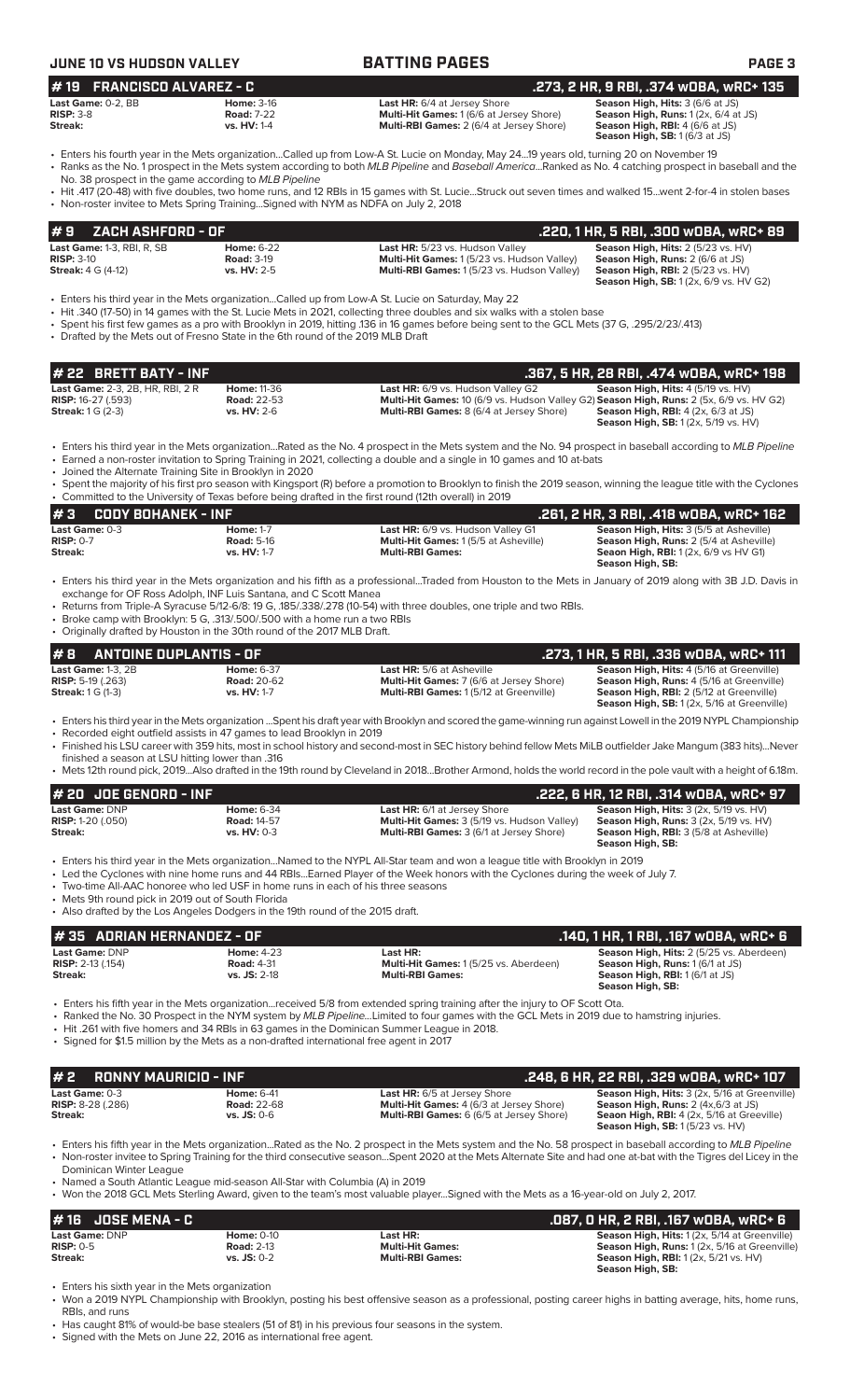### **JUNE 10 VS HUDSON VALLEY BATTING PAGES PAGE 4**

| l# 12   GERSON MOLINA - OF                                                                                                                                                    |                                    |                                                                                                                                                                                                                                                                         | .143, 1 HR, 2 RBI, .220 w0BA, wRC+ 38    |
|-------------------------------------------------------------------------------------------------------------------------------------------------------------------------------|------------------------------------|-------------------------------------------------------------------------------------------------------------------------------------------------------------------------------------------------------------------------------------------------------------------------|------------------------------------------|
| Last Game: 2-3, 2B, HR, 2 RBI, R                                                                                                                                              | <b>Home: 5-19</b>                  | Last HR: 6/9 vs. Hudson Valley G2                                                                                                                                                                                                                                       | Season High, Hits: 2 (6/9 vs. HV G2)     |
| <b>RISP:</b> $0-13$ $(.000)$<br><b>Streak:</b> 1 G (2-3)                                                                                                                      | <b>Road: 2-30</b><br>$vs. HV: 2-3$ | <b>Multi-Hit Games: 1 (6/9 vs. Hudson Valley G2)</b><br>Multi-RBI Games: 1 (6/9 vs. Hudson Valley G2) Season High, RBI: 2 (6/9 vs. HV G2)                                                                                                                               | Season High, Runs: 1 (4x, 6/9 vs. HV G2) |
|                                                                                                                                                                               |                                    |                                                                                                                                                                                                                                                                         | Season High, SB:                         |
| • Enters his fourth season in the Mets organization, having played just one season<br>• Received a signing bonus of \$175,000 when he signed with the Mets on August 25, 2018 |                                    | • Played 93 games with the Columbia Fireflies (A) in 2019Struck out 106 times in 326 plate appearances (33% strikeout rate)<br>• Played four seasons in the Cuban National Series with Ciego de Avila, hitting .231 over 93 career games and just 26 plate appearances. |                                          |

| $\sharp$ 19 $\;$ LUKE RITTER - INF $\;$ |                    |                                                                                                     | .244, 4 HR, 13 RBI, .314 wOBA, wRC+ 98                                                           |
|-----------------------------------------|--------------------|-----------------------------------------------------------------------------------------------------|--------------------------------------------------------------------------------------------------|
| Last Game: 0-2, BB                      | <b>Home: 8-36</b>  | Last HR: 5/29 vs. Aberdeen                                                                          | <b>Season High, Hits: 3 (5/11 at Greenville)</b>                                                 |
| <b>RISP:</b> $3-26$ (.115)              | <b>Road: 14-54</b> | <b>Multi-Hit Games:</b> 5 (6/9 vs. Hudson Valley G1) <b>Season High, Runs:</b> 2 (5/8 at Asheville) |                                                                                                  |
| Streak:                                 | $vs. HV: 2-5$      | <b>Multi-RBI Games: 3 (5/16 at Greenville)</b>                                                      | <b>Season High, RBI: 3 (5/16 at Greenville)</b><br><b>Season High, SB: 1(5/12 at Greenville)</b> |

• Enters his third year in the Mets organization...Won a New York-Penn League title with Brooklyn in 2019

Led Brooklyn in 2019 in games played (68), runs (39), doubles (15), and walks (33) • Two-time First Team All-AAC honoree

• Mets 7th-round pick in 2019 from Wichita State...Also drafted by the Minnesota Twins in the 37th round of the 2018 MLB Draft

**# 4 LT STRUBLE - OF .200, 0 HR, 0 RBI, .388 wOBA, wRC+ 144 Last Game:** DNP **Home:** 1-5 **Last HR: Season High, Hits:** 1 (5/21 vs. HV) **RISP:** 0-3 (.000) **Road: Multi-Hit Games: Season High, Runs:** 1 (2x 5/21 vs. HV) **Streak:** 1 G (1-2) **vs. HV:** 1-5 **Multi-RBI Games: Season High, RBI:** 1 (5/19 vs. HV) **Season High, SB:**  Played linebacker at Rockhurst High School and set the school record with 184 tackles.

• Enters his third year in the Mets organization...Returns 6/8 from Triple-A Syracuse...went 1-2 with a walk in two games...received from Low-A St Lucie on 5/18. • With Brooklyn 5/19-5/23: 1-5...Went 6-21 (.286) with three RBIs and four walks in seven games with the St. Lucie Mets to begin the year

• Played in the GCL in 2019, hitting .231 over 18 games during his draft year

|                            | • Selected by the Mets in the 29th round in 2019 out of Felician CollegeHails from Hammonton, NJ |                   |                                             |                                                    |  |  |  |  |  |
|----------------------------|--------------------------------------------------------------------------------------------------|-------------------|---------------------------------------------|----------------------------------------------------|--|--|--|--|--|
|                            | $\bm{H}$ 4 $\bm{B}$ ELAKE TIBERI - INF/OF                                                        |                   |                                             | . .182. O HR. 1 RBI. .269 wOBA. wRC+ 69            |  |  |  |  |  |
|                            | <b>Last Game: DNP</b>                                                                            | <b>Home: 4-17</b> | Last HR:                                    | <b>Season High, Hits: 2 (2x, 5/27 vs. ABD G2)</b>  |  |  |  |  |  |
| <b>RISP:</b> 1-14 $(.071)$ |                                                                                                  | <b>Road: 6-43</b> | Multi-Hit Games: 2 (5/27 vs. Aberdeen - G2) | <b>Season High, Runs:</b> $2(5/22 \text{ vs. HV})$ |  |  |  |  |  |
| Streak:                    |                                                                                                  | $vs.$ JS: 0-3     | <b>Multi-RBI Games:</b>                     | <b>Season High, RBI:</b> 1(5/8 at Asheville)       |  |  |  |  |  |
|                            |                                                                                                  |                   |                                             | Season High, SB:                                   |  |  |  |  |  |

• Enters his sixth year in the Mets organization...Returns to Brooklyn for the first time since his pro debut year in 2016 • Spent parts of two seasons with Columbia and St. Lucie...Underwent Tommy John surgery on his elbow on May 3, 2017, missing the remainder of the season after just five games

• Has played second base, third base, left field and right field across more than 295 games

• Mets 3rd round draft pick in 2016 from Louisville...2016 Third Team All-ACC in final year in college.

| # 17 JUAN URIARTE - C                        |                                        |                                                                                                            | .206, 0 HR, 1 RBI, .238 w0BA, wRC+ 50                         |
|----------------------------------------------|----------------------------------------|------------------------------------------------------------------------------------------------------------|---------------------------------------------------------------|
| <b>Last Game: 2-3. RBI. R</b><br>$RISP: 1-5$ | <b>Home: 4-14</b><br><b>Road: 3-20</b> | Last HR:<br><b>Multi-Hit Games:</b> 1 (6/9 vs. Hudson Valley G2) <b>Season High, Runs:</b> 2 (5/19 vs. HV) | <b>Season High, Hits:</b> $1(4x, 6/2$ at JS)                  |
| <b>Streak: 1 G (2-3)</b>                     | <b>vs. HV: 2-3</b>                     | <b>Multi-RBI Games:</b>                                                                                    | <b>Season High, RBI:</b> 1(6/9 vs. HV G2)<br>Season High, SB: |
|                                              |                                        | . Enters his eighth year in the Mets organization Spent 2019 with Columbia (A) and the GCL Mets (P)        |                                                               |

eighth year in the Mets organization...Spent 2019 with Columbia (A) and the GCL Mets (R)

• Injured in his first at-bat with Brooklyn in 2018 on Opening Day at Staten Island, missing the entire season • Finished 10th in batting average in the Appalachian League with Kingsport in 2017, hitting .305

• Caught 16 of 44 (36%) would-be base stealers in 2019.

• Signed with the Mets as a NDFA on July 4, 2014.

| # 10 ANTHONY WALTERS - INF |                   |                                                    | .150. 0 HR. 4 RBI. .238 w0BA. wRC+ 50         |
|----------------------------|-------------------|----------------------------------------------------|-----------------------------------------------|
| <b>Last Game: DNP</b>      | <b>Home: 5-19</b> | Last HR:                                           | <b>Season High, Hits: 2 (2x, 5/22 vs. HV)</b> |
| <b>RISP:</b> 4-13 (.308)   | <b>Road: 1-21</b> | <b>Multi-Hit Games:</b> 2 (5/22 vs. Hudson Valley) | <b>Season High, Runs:</b> $1(4x, 6/3$ at JS)  |
| Streak:                    | $vs.$ JS: 2-19    | Multi-RBI Games: 2 (5/22 vs. Hudson Valley)        | <b>Season High, RBI:</b> 2 (2x, 5/22 vs. HV)  |
|                            |                   |                                                    | Season High, SB:                              |
|                            |                   |                                                    |                                               |

• Enters his second year and first season in the Mets organization...Selected as one of six by the Mets in the 2020 MLB Draft (3rd round - San Diego State) • Drafted with teammate Casey Schmitt (SFG) in the top 100 picks of the MLB Draft, setting a mark for the first time two Aztecs have been drafted top 100 since Taber Lee and current Cyclones pitching coach Royce Ring in 2002

• Hit .271 in just 16 games for the Aztecs in 2020...Transferred to SDSU from Mt. San Antonio College after the 2018 season

• Attended Cal and played one season with the Golden Bears in 2017

| <b>Hardest Hit Balls - 2021</b> |                                   |                           |           |                        |      |                          |                           |           |                           |  |
|---------------------------------|-----------------------------------|---------------------------|-----------|------------------------|------|--------------------------|---------------------------|-----------|---------------------------|--|
| Date                            | Player                            | <b>Opponent</b>           | Exit Velo | Result                 | Date | Plaver                   | <b>Opponent</b>           | Exit Velo | Result                    |  |
| 6/1                             | Adrian Hernandez                  | at Jersev Shore           | 109.8     | Home Run               | 6/6  | Joe Genord               | at Jersey Shore           | 106.6     | <b>Ground Ball Out</b>    |  |
| 6/6                             | Francisco Alvarez                 | at Jersev Shore           | 109.7     | Single                 | 6/2  | Ronny Mauricio           | at Jersey Shore           | 106.3     | Sinale                    |  |
| 6/1                             | Ronny Mauricio                    | at Jersev Shore           | 109.6     | Triple                 | 6/1  | Brett Baty               | at Jersey Shore           | 106       | Home Run                  |  |
| 6/1                             | Francisco Alvarez at Jersey Shore |                           | 109.0     | Home Run               | 6/9  | <b>Francisco Alvarez</b> | vs. Hudson VallevG1 105.7 |           | <b>Ground Ball Single</b> |  |
| 5/25                            | Francisco Alvarez vs. Aberdeen    |                           | 109       | Single                 | 5/25 | <b>Francisco Alvarez</b> | vs. Aberdeen              | 105       | Line Drive Out            |  |
| 6/5                             | Francisco Alvarez at Jersey Shore |                           | 108.7     | <b>Ground Ball Out</b> | 5/20 | Adrian Hernandez         | vs. Hudson Vallev         | 105       | Ground Ball Out           |  |
| 6/2                             | Francisco Alvarez                 | at Jersev Shore           | 108.7     | Single                 | 5/27 | Brett Baty               | vs. Aberdeen G1           | 105       | Line Drive Single         |  |
| 6/9                             | <b>Brett Baty</b>                 | vs. Hudson ValleyG2 107.3 |           | Double                 | 6/2  | Juan Uriarte             | at Jersev Shore           | 104.9     | Sinale                    |  |
| 5/23                            | Havden Senoer                     | vs. Hudson Vallev         | 107       | Home Run               | 6/2  | Brett Baty               | at Jersev Shore           | 104.8     | <b>Ground Ball Out</b>    |  |
| 5/29                            | Ronny Mauricio                    | vs. Aberdeen              | 107       | Line Drive Out         | 6/4  | <b>Francisco Alvarez</b> | at Jersev Shore           | 104.7     | Home Run                  |  |
| 6/6                             | Francisco Alvarez                 | at Jersev Shore           | 106.9     | Double                 | 6/3  | Ronny Mauricio           | at Jersev Shore           | 104.5     | Line Drive Sinale         |  |

## **Recent Home Run Chart**

| ∥Date | Player         | <b>Opponent</b>                   |           | Exit Velo Launch Angle | <b>Distance</b> | 6 |
|-------|----------------|-----------------------------------|-----------|------------------------|-----------------|---|
| 5/18  | Joe Genord     | vs. Hudson Valley                 |           |                        |                 | 6 |
| 5/23  | Zach Ashford   | vs. Hudson Valley                 | 99 mph    | 29.9                   | 394 ft.         |   |
|       | Hayden Senger  | vs. Hudson Valley                 | $107$ mph | 19.8                   | 407 ft.         | 6 |
| 5/29  | Luke Ritter    | vs. Aberdeen                      | 92 mph    | 35.7                   | 363 ft.         | 6 |
| 6/1   | Brett Baty     | at Jersey Shore                   | $106$ mph | 36.3                   | 379 ft.         |   |
|       | Joe Genord     | at Jersey Shore                   | $107$ mph | 27.5                   | 449 ft.         |   |
|       |                | Adrian Hernandez at Jersey Shore  | $109$ mph | 21.3                   | 388 ft          |   |
|       |                | Francisco Alvarez at Jersey Shore | $109$ mph | 20.38                  | 416 ft.         |   |
| 16/3  | Brett Baty     | at Jersey Shore                   | $107$ mph | 25                     | 413 ft.         |   |
|       | Brett Baty     | at Jersey Shore                   |           |                        |                 |   |
|       | Ronny Mauricio | at Jersey Shore                   |           |                        |                 |   |

| 6/4 |                | Francisco Alvarez at Jersey Shore 104.7 mph |        | 29.9 | 407 ft. |
|-----|----------------|---------------------------------------------|--------|------|---------|
| 6/5 | Ronny Mauricio | at Jersey Shore 102 mph                     |        | 30.2 | 447 ft. |
|     | Joe Genord     | at Jersey Shore                             | 99 mph | 25   | 384 ft. |
| 6/6 | Brett Baty     | at Jersey Shore 97.4 mph                    |        | 26.3 | 387 ft. |
| 6/9 | Cody Bohanek   | vs. Hudson Valley 103 mph                   |        | 27   | 405 ft. |
|     | Gerson Molina  | vs. Hudson Valley 98.4 mph                  |        | 29   | 390 ft. |
|     | Brett Baty     | vs. Hudson Valley 91 mph                    |        | 32   | 342 ft. |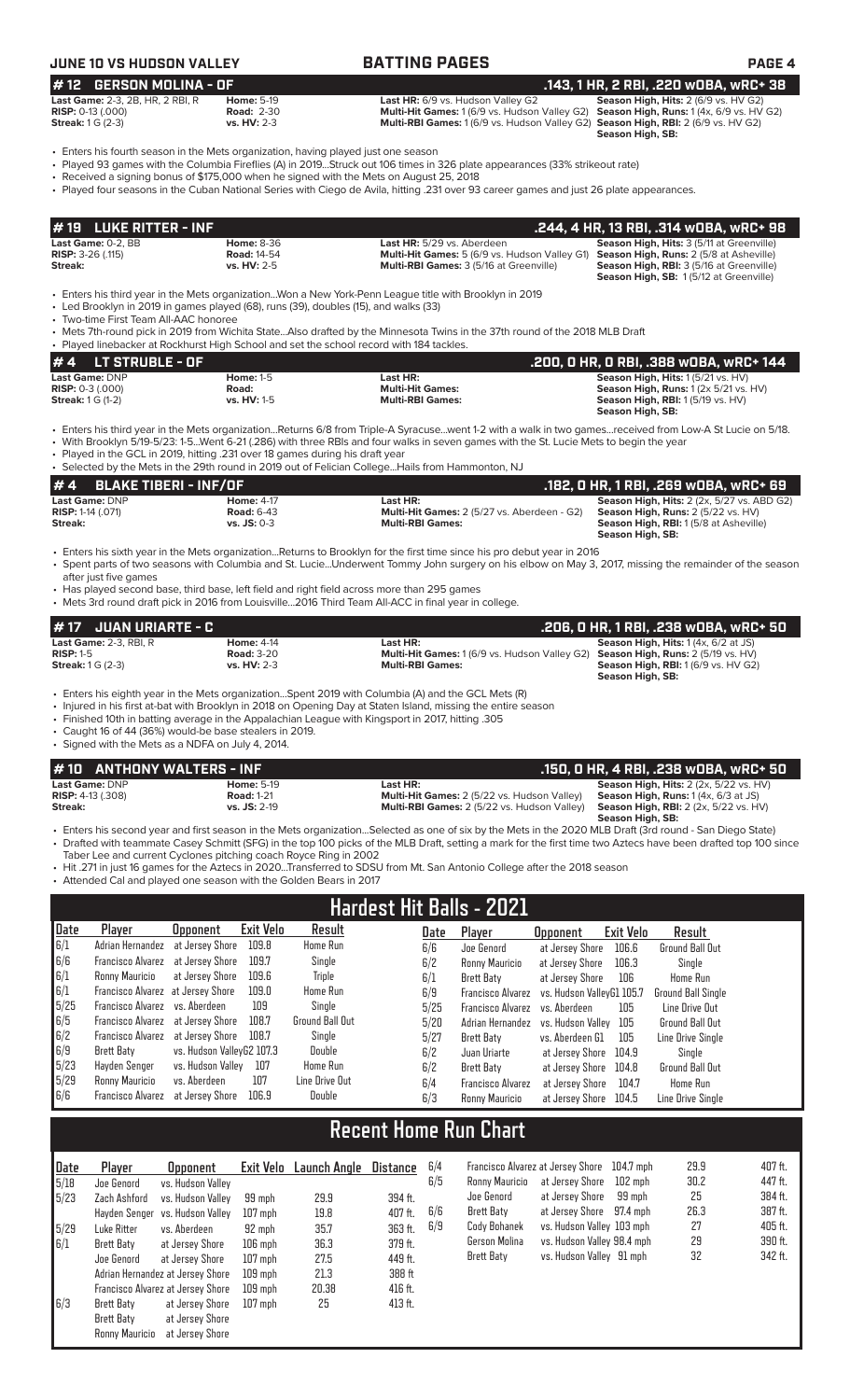| #18                                                           | <b>ANDREW EDWARDS - LHP</b>                                                                                                                           | 23% K%, 11% BB%, 2.77 ERA, 0 SV                                                                                                                                                                         |          |
|---------------------------------------------------------------|-------------------------------------------------------------------------------------------------------------------------------------------------------|---------------------------------------------------------------------------------------------------------------------------------------------------------------------------------------------------------|----------|
| Last App: 6/6 at JS                                           | Last Loss: 5/18 vs. HV                                                                                                                                | SV/OP (Last):                                                                                                                                                                                           | Holds:   |
| Leadoff: 1-10                                                 | <b>Inherited Runners/Stranded: 4/4</b>                                                                                                                |                                                                                                                                                                                                         |          |
| tory                                                          |                                                                                                                                                       | . Enters his third year in the Mets organizationStruck out the final batter in Game 3 of the 2019<br>NYPL Championship Series to win Brooklyn's first outright minor league baseball title in team his- |          |
|                                                               | • Spent the entire 2019 season with the Cyclones, collecting three saves                                                                              |                                                                                                                                                                                                         |          |
|                                                               |                                                                                                                                                       | • Went to New Mexico State for two seasons after pitching a pair of campaigns for Central Arizona.                                                                                                      |          |
| #5                                                            | <b>BRIAN METOYER - RHP</b>                                                                                                                            | 30.2 K%, 12.7 BB%, 4.40 ERA, 0 SV                                                                                                                                                                       |          |
| Last App: 6/9 vs HV G1 Last Loss:                             | 5/15 at GVL<br>Leadoff: 4-9, 2 BB, HBP Inherited Runners/Stranded: 4/3                                                                                | <b>SV/OP (Last):</b> 1/1 (6/3 at JS)                                                                                                                                                                    | Holds:   |
| <b>GCL Mets and Kingsport Mets</b>                            |                                                                                                                                                       | • Enters his fourth year in the Mets orgWon a New York Penn League title with Brooklyn in 2019<br>• Struck out 40 batters over 28.2 innings with BrooklynSpent his first professional season with       |          |
| drafted by a MLB team in school history                       |                                                                                                                                                       | • Joins Ronnie Robbins (30th, 1981 - Toronto) as the only two LSU-Alexandria Generals to be                                                                                                             |          |
|                                                               | • Native of Natchitoches (NACK-ah-tish), the oldest city in Louisiana (est. 1714).                                                                    |                                                                                                                                                                                                         |          |
| #43                                                           | <b>BRYCE MONTES DE OCA - RHP</b>                                                                                                                      | 30.9 K%, 20 BB%, 1.59 ERA, 0 SV                                                                                                                                                                         |          |
| Last App: 6/3 at JS<br><b>Leadoff: 1-7, 2 BB</b>              | Last Loss:<br><b>Inherited Runners/Stranded: 2/2</b>                                                                                                  | SV/OP (Last):                                                                                                                                                                                           | Holds: 1 |
|                                                               |                                                                                                                                                       | • Enters his fourth year in the Mets orgHas not pitched as a professional due to injuries<br>• Underwent Tommy John surgery as a high school junior and missed 2016 after having ulnar                  |          |
| nerve transposition                                           |                                                                                                                                                       | • Previously drafted by Washington in the 15th round of the 2017 MLB Draft and by the Chicago                                                                                                           |          |
|                                                               | White Sox in the 14th round of the 2015 MLB Draft.                                                                                                    |                                                                                                                                                                                                         |          |
| #38                                                           | <b>COLBY MORRIS - RHP</b>                                                                                                                             | 31 K%, 14 BB%, 8.53 ERA, 0 SV                                                                                                                                                                           |          |
| Last App: 6/6 at JS<br><b>Leadoff: 1-3, 2 BB</b>              | <b>Last Loss:</b><br>Inherited Runners/Stranded: 1/0                                                                                                  | SV/OP (Last):                                                                                                                                                                                           | Holds:   |
|                                                               | • Made four scoreless appearances in relief for the St. Lucie Mets to being 2021<br>• Minor League free agent signingpitched at Middlebury in Vermont | • Enters his first season in the Mets organizationcalled up from Low-A St. Lucie on May 20                                                                                                              |          |
| #7                                                            | <b>ERIC ORZE - RHP</b>                                                                                                                                | 25.9 K%, 5.6 BB%, 3.46 ERA, 1 SV                                                                                                                                                                        |          |
| Last App: 6/9 vs HV G2 Last Loss:<br><b>Leadoff: 4-12, BB</b> | 5/16 at GVL<br>Inherited Runners/Stranded: 6/3                                                                                                        | <b>SV/OP (Last):</b> 1/1 (5/21 vs. HV)                                                                                                                                                                  | Holds:   |
|                                                               | • Enters his second year and first full season in the Mets organization                                                                               |                                                                                                                                                                                                         |          |
|                                                               | • One of six draft picks by the Mets in the 2020 MLB Draftfinal selection for the club                                                                |                                                                                                                                                                                                         |          |
|                                                               | • Two-time cancer survivor, beating testicular cancer and stage-zero melanoma                                                                         | • Struck out 29 batters over 19.2 innings with Univ. New Orleans in '20 as Saturday starter.                                                                                                            |          |
| #26                                                           | <b>MICHEL OTANEZ - RHP</b>                                                                                                                            | 28 K%, 22 BB%, 11.42 ERA, 0 SV                                                                                                                                                                          |          |
| Last App: 6/6 at JS                                           | <b>Last Loss:</b>                                                                                                                                     | SV/OP (Last): 0/1 (BS at GVL)                                                                                                                                                                           | Holds: 1 |
| Leadoff: 3-9                                                  | <b>Inherited Runners/Stranded: 4/0</b>                                                                                                                |                                                                                                                                                                                                         |          |
|                                                               |                                                                                                                                                       | • Enters his sixth year in the Mets orgNo. 26 prospect in the system according to MLB Pipeline                                                                                                          |          |
|                                                               | • Returns to Brooklyn for the second assignment in a row                                                                                              |                                                                                                                                                                                                         |          |
|                                                               |                                                                                                                                                       | • Pitched with the Cyclones and won an NYPL title in 2019 and also spent time with Kingsport<br>. Missed 2017 due to injuryStruck out 21 batters in 21.1 innings with the DSL Mets1 in 2016.            |          |
| #44                                                           | <b>HUNTER PARSONS - RHP</b>                                                                                                                           | 27.7 K%, 12.8 BB%, 4.09 ERA, 0 SV                                                                                                                                                                       |          |
| Last App: 6/9 vs. HV G2 Last Loss:                            |                                                                                                                                                       | SV/OP (Last):                                                                                                                                                                                           | Holds:   |
| <b>Leadoff: 0-8, 2 BB</b>                                     | <b>Inherited Runners/Stranded: 4/2</b>                                                                                                                |                                                                                                                                                                                                         |          |
|                                                               | • Enters his third year in the Mets orgCalled up from Low-A St. Lucie on May 20<br>. Pitched with the Cyclones and won an NYPL title in 2019          | • Made four relief appearances with the Mets (A-), striking out 18 in 10 innings (45% K rate).                                                                                                          |          |
| #48                                                           | <b>MITCH RAGAN - RHP</b>                                                                                                                              | 29 K%, 10 BB%, 3.00 ERA, 1 SV                                                                                                                                                                           |          |
| <b>Last App:</b> $6/5$ at JS                                  | Last Loss: 6/5 at Jersey Shore                                                                                                                        | <b>SV/OP (Last):</b> 1/2 (5/12 at GVL)                                                                                                                                                                  | Holds: 1 |
| Leadoff: 4-6, BB, HBP                                         | <b>Inherited Runners/Stranded:</b>                                                                                                                    |                                                                                                                                                                                                         |          |

• Enters his third year in the Mets organization...Won a title with Brooklyn in 2019,

earning the win in the championship-clinching game against Lowell

• Named a New York-Penn League All-Star with the Cyclones

• Named the 2019 Big East Pitcher of the Year with Creighton

• Pitched at Creighton for two seasons...spent 2017 with Iowa West & 2016 with Wayne State.

**# 29 ALLAN WINANS - RHP 26 K%, 10 BB% 1.86 ERA, 0 SV**

**Last App:** 6/4 at JS **Last Loss:** 6/4 at JS **SV/OP (Last): Holds: Leadoff:** 2-6, HBP **Inherited Runners/Stranded:** 5/5

• Enters his fourth year in the Mets organization...Called up on 5/11 from extended spring

• Made 30 appearances, saving 11 of 13 games for the Columbia Fireflies (A) in 2019

• Mets 17th round draft selection in 2018 from Campbell University in Buies Creek, NC.

|                                              |            | <b>LAST FIVE APPEARANCES</b> |                |                |                |                |                |           |
|----------------------------------------------|------------|------------------------------|----------------|----------------|----------------|----------------|----------------|-----------|
|                                              |            | <b>ANDREW EDWARDS</b>        |                |                |                |                |                |           |
| <b>DATE</b><br>OPP                           | DEC        | IP                           | Н              | R              | ER             | BB             | Κ              | HR        |
| 5/18<br>vs. HV                               |            | 1.0                          | 2              | 1              | 1              | 0              | 2              | 0         |
| 5/22<br>vs. HV                               |            | 2.0                          | 2              | 0              | 0              | 0              | 0              | 0         |
| 5/27 vs. ABD G1                              |            | 1.0                          | 1              | 0              | 0              | 1              | 1              | 0         |
| 6/2<br>$@$ JS                                |            | 2.0                          | 1              | 0              | 0              | 2              | 1              | 0         |
| @ JS<br>6/6                                  |            | 1.1                          | 2              | 2              | 2              | 0              | 1              | 1         |
|                                              |            | <b>BRIAN METOYER</b>         |                |                |                |                |                |           |
| OPP<br>DATE                                  | DEC        | IP                           | Н              | R              | ER             | <b>BB</b>      | Κ              | HR        |
| 5/19<br>vs. HV                               |            | 2.0                          | 0              | 0              | 0              | 0              | 2              | 0         |
| 5/23<br>vs. HV                               |            | 2.0                          | 0              | 0              | 0              | 1              | 1              | 0         |
| 5/29<br>vs. ABD                              |            | 1.1                          | 1              | 1              | 1              | $\overline{2}$ | $\overline{2}$ | 0         |
| 6/3<br>@ JS                                  | SV         | 2.0                          | 3              | 1              | 1              | 0              | 5              | 0         |
| 6/9<br>vs. HV G1                             |            | 1.1                          | 0              | 0              | 0              | $\overline{2}$ | 3              | 0         |
|                                              |            | <b>BRYCE MONTES DE OCA</b>   |                |                |                |                |                |           |
| DATE<br>OPP                                  | DEC        | IP                           | Н              | R              | ER             | BB             | Κ              | HR        |
| 5/22<br>vs. HV                               |            | 1.0                          | 0              | 0              | 0              | 1              | 2              | 0         |
| 5/25<br>vs. ABD                              |            | 2.0                          | 3              | 2              | 2              | 2              | $\overline{2}$ | 0         |
| 5/29<br>vs. ABD                              |            | 1.0                          | 0              | 0              | 0              | 1              | 1              | 0         |
| 6/3<br>@ JS                                  | W          | 1.2                          | 1              | 0              | 0              | 1              | 4              | 0         |
| 6/9<br>vs. HV G2                             | SV         | 2.0                          | 0              | 0              | 0              | 2              | $\overline{2}$ | 0         |
|                                              |            | <b>COLBY MORRIS</b>          |                |                |                |                |                |           |
| DATE<br>OPP<br>$5/11*$                       | <b>DEC</b> | IP                           | н              | R              | ER             | <b>BB</b>      | Κ              | <b>HR</b> |
| $@$ DBT*                                     |            | 1.0                          | 0              | 0              | 0              | 0              | 1              | 0         |
| $5/14*$<br>$@$ DBT*                          |            | 1.0                          | 1              | 1              | 0              | 0              | 1              | 0         |
| 5/20<br>vs. HV                               |            | 1.0                          | 4              | 3              | 3              | 1              | 1              | 0         |
| @ JS<br>6/1                                  |            | 1.2                          | 1              | 1              | 1              | 1              | 4              | 1         |
| 6/6<br>@ JS<br>*Pitched with Low-A St. Lucie |            | 1.2                          | 1              | $\overline{2}$ | $\overline{2}$ | 3              | 1              | 0         |
|                                              |            | <b>ERIC ORZE</b>             |                |                |                |                |                |           |
| DATE<br>OPP                                  | <b>DEC</b> | IP                           | н              | R              | ER             | <b>BB</b>      | Κ              | <b>HR</b> |
| 5/16<br>@GVL                                 | L          | 0.2                          | 3              | 1              | 1              | 0              | 0              | 1         |
| 5/21<br>vs. HV                               | SV         | 2.0                          | 0              | 0              | 0              | 0              | 3              | 0         |
| 5/27 vs. ABD G1                              |            | 1.2                          | 2              | 1              | 1              | 0              | 0              | 0         |
| @ JS<br>6/3                                  |            | 2.1                          | 1              | 0              | 0              | 1              | 1              | 0         |
| 6/9<br>vs HV G2                              | W          | 2.0                          | 0              | 0              | 0              | 0              | 3              | 0         |
|                                              |            | <b>MICHEL OTANEZ</b>         |                |                |                |                |                |           |
| DATE<br>OPP<br>5/21<br>vs. HV                | DEC        | IP<br>1.0                    | Н<br>1         | R<br>0         | ER<br>0        | BB<br>1        | Κ<br>3         | ΗR<br>0   |
| 5/23<br>vs. HV                               |            | 1.0                          | 1              | 0              | 0              | 1              | 0              | 0         |
| 5/29<br>vs. ABD                              |            | 1.1                          | 1              | 1              | 1              | 2              | 4              | 1         |
| @ JS<br>6/2                                  |            | 1.0                          | 0              | 0              | 0              | 0              | 0              | 0         |
| 6/6<br>@ JS                                  |            | 1.0                          | 1              | 1              | 1              | 4              | 0              | 0         |
|                                              |            |                              |                |                |                |                |                |           |
|                                              |            | <b>HUNTER PARSONS</b>        |                |                |                |                |                |           |
| DATE<br><b>OPP</b>                           | DEC        | IP                           | н              | R              | ER             | BB             | Κ              | <b>HR</b> |
| $5/18*$<br>@PMB*                             | W          | 3.0                          | 0              | 0              | 0              | 2              | 4              | 0         |
| 5/22<br>vs. HV                               |            | 0.1                          | 1              | 0              | 0              | 2              | 1              | 0         |
| 5/25<br>vs. ABD                              |            | 2.0                          | 1              | 0              | 0              | 1              | 3              | 0         |
| 6/5<br>@ JS                                  |            | 3.0                          | $\overline{2}$ | 2              | 2              | 2              | 5              | 1         |
| 6/9<br>vs. HV G2                             |            | 3.0                          | 2              | 3              | 3              | 1              | 3              | 1         |
|                                              |            | <b>MITCH RAGAN</b>           |                |                |                |                |                |           |
| DATE<br>OPP                                  | DEC        | ΙP                           | Н              | R              | ER             | BВ             | Κ              | ΗR        |
| 5/4<br>@ASH                                  |            | 2.0                          | 3              | 1              | 1              | 1              | 4              | 1         |
| 5/7<br>@ASH                                  |            | 2.2                          | 1              | 3              | 0              | 2              | 3              | 0         |
| 5/12<br>@GVL                                 | <b>SV</b>  | 2.0                          | 1              | 0              | 0              | 0              | 3              | 0         |
| 5/16<br>@GVL                                 | н          | 2.0                          | 1              | 0              | 0              | 1              | 1              | 0         |
| 6/5<br>@ JS                                  | BS, L      | 0.1                          | 3              | 3              | $\overline{2}$ | 0              | 1              | 0         |
|                                              |            | <b>ALLAN WINANS</b>          |                |                |                |                |                |           |
|                                              |            |                              |                |                |                |                |                |           |

|     |                 |      | ALLAN WINANS  |                |                |            |                |                |          |
|-----|-----------------|------|---------------|----------------|----------------|------------|----------------|----------------|----------|
|     | DATE OPP        | DEC. | IP -          |                |                |            | HR ER BB       | K              | HR       |
|     | 5/19 vs. HV     |      | $2.0 \quad 1$ |                |                | $0\quad 0$ | $\overline{1}$ |                | $\Omega$ |
|     | 5/23 vs. HV     |      | 2 O           | 1              |                | 1 1        | $\Omega$       | $\overline{1}$ | $\Omega$ |
|     | 5/27 vs. ABD G2 |      | 1 $\Omega$    | $\Omega$       | $\Omega$       | $\Omega$   | $\Omega$       |                |          |
| 6/1 | @ JS            |      | 2 O           | $\overline{2}$ | $\overline{1}$ |            | $1 \quad 1$    | $\overline{1}$ | O        |
| 6/3 | $@$ JS          |      | 11            |                | $\overline{1}$ | $\Omega$   | 2              |                | ∩        |

|                | <b>Number of Pitches Thrown</b> |     |     |      |      |      |      |  |
|----------------|---------------------------------|-----|-----|------|------|------|------|--|
| <b>Pitcher</b> | Days Rest                       | 6/8 | 6/9 | 6/10 | 6/11 | 6/12 | 6/13 |  |
| Edwards        | 3                               |     |     |      |      |      |      |  |
| Metoyer        | O                               |     | 29  |      |      |      |      |  |
| Montes de Oca  | O                               |     | 30  |      |      |      |      |  |
| <b>Morris</b>  | 3                               |     |     |      |      |      |      |  |
| Orze           | O                               |     | 22  |      |      |      |      |  |
| Otanez         | 3                               |     | --  | --   |      |      |      |  |
| Parsons        | $\Omega$                        |     | 50  |      |      |      |      |  |
| Ragan          | 4                               |     | --  | --   | --   | --   |      |  |
| Winans         | 5                               |     |     |      |      |      |      |  |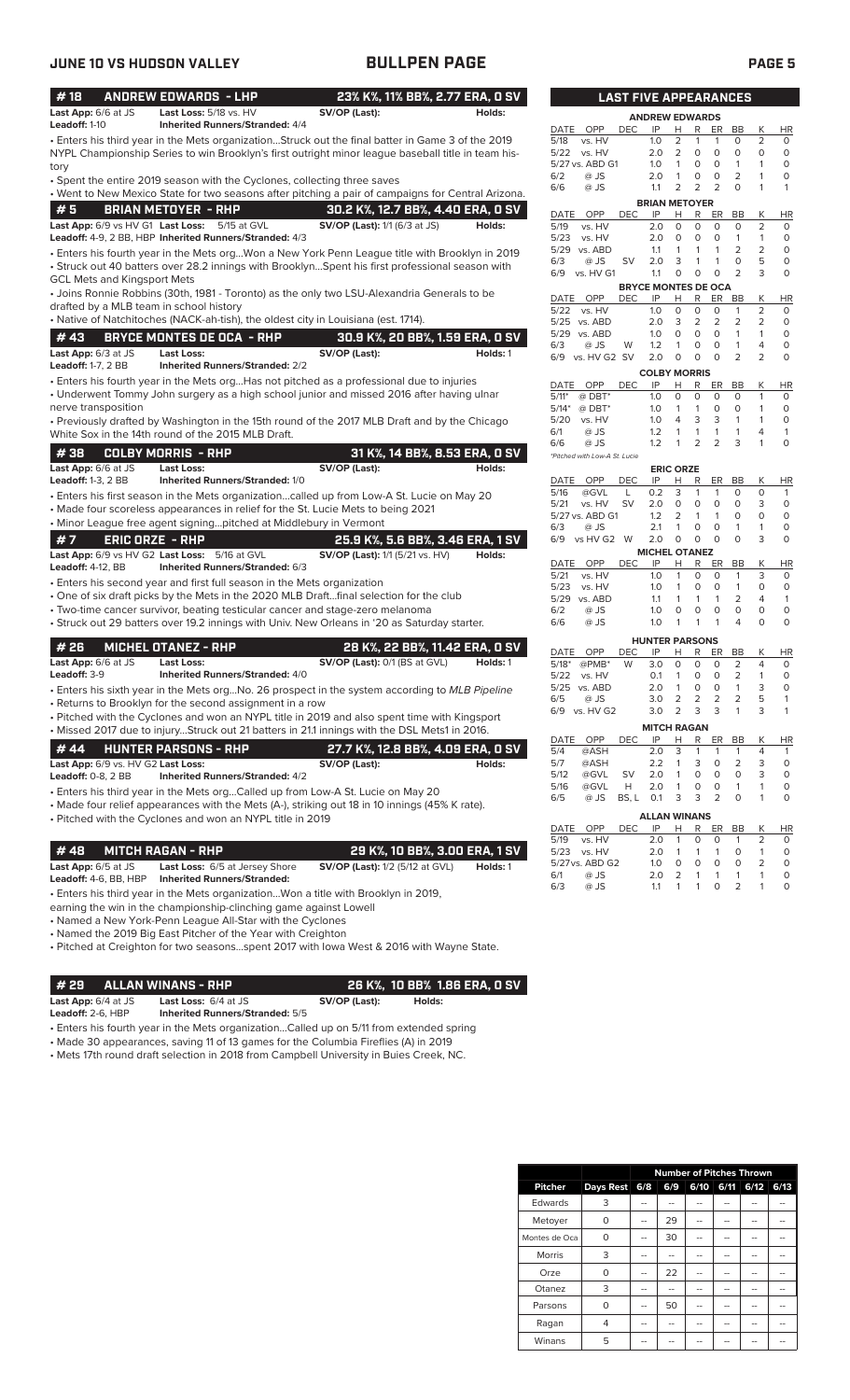## **HIGH/LOW & CHARTS PAGE 6**

 $\mathbb{R}^n$ 

| JUNE 10 VS HUDSON VALLEY                | HIGH/LUV                                                                         |
|-----------------------------------------|----------------------------------------------------------------------------------|
|                                         | INDIVIDUAL BATTING HIGHS                                                         |
|                                         |                                                                                  |
|                                         |                                                                                  |
|                                         |                                                                                  |
|                                         |                                                                                  |
|                                         |                                                                                  |
|                                         |                                                                                  |
|                                         |                                                                                  |
|                                         | Home Runs, Consecutive Games Three games (Ronny Mauricio, 5/7-5/11)              |
|                                         |                                                                                  |
|                                         |                                                                                  |
|                                         |                                                                                  |
|                                         |                                                                                  |
|                                         |                                                                                  |
|                                         |                                                                                  |
|                                         |                                                                                  |
|                                         |                                                                                  |
|                                         | Most Stolen Bases, Game  1 (11x, last: Zach Ashford, 6/9 vs. Hudson Valley - G2) |
| $\mathcal{L}^{\text{max}}_{\text{max}}$ | <b>TEAM BATTING HIGHS</b>                                                        |
|                                         |                                                                                  |
|                                         |                                                                                  |
|                                         |                                                                                  |
|                                         |                                                                                  |
|                                         |                                                                                  |
|                                         |                                                                                  |
|                                         |                                                                                  |
|                                         |                                                                                  |
|                                         |                                                                                  |
|                                         |                                                                                  |
|                                         |                                                                                  |
|                                         |                                                                                  |
|                                         |                                                                                  |
|                                         |                                                                                  |
|                                         |                                                                                  |
|                                         |                                                                                  |
|                                         |                                                                                  |
|                                         |                                                                                  |
|                                         |                                                                                  |
|                                         |                                                                                  |
|                                         |                                                                                  |

### **FIELDING**

Most Errors, Team, Game...............................................................................6 (5/7 at Asheville) Most Errors, Individual, Game.........................2 (5x, last: Jose Mena, 6/4 at Jersey Shore) Most Double Plays Turned, Nine-Inning Game.......................... 3 (5/19 vs. Hudson Valley) Consecutive Errorless Games, Team...

**C-** Senger (9), Uriarte (9), Alvarez (6), Mena (5) **STARTERS BY POSITION**

**1B-** Genord (22), Ritter (3), Winaker (2), Bohanek (2)

**2B-** Ritter (19), Walters (8), Tiberi (1), Struble (1)

**3B-** Baty (22), Tiberi (7)

ford (1)

**SS-** Mauricio (23), Walters (4), Bohanek (2)

**LF-** Duplantis (21), Tiberi (6), Winaker (1), Ashford (1)

**CF-** Hernandez (10), Mangum (8), Hernandez (8), Molina (5), Duplantis (3), Ota (2), Ash-

**RF-** Ashford (10), Molina (9), Winaker (4), Hernandez (4), Struble (1), Ota (1)

**DH-** Alvarez (6), Baty (4), Tiberi (3), Mauricio (3), Genord (2), Hernandez (2), Senger (2), Mena (2), Bohanek (2), Ritter (1), Mangum (1), Walters (1)

**STARTERS BY BATTING ORDER 1st -** Duplantis (24), Mangum (2), Struble (1), Ashford (1), Tiberi (1)

**2nd -** Bohanek (6), Ashford (5), Mangum (5), Mauricio (5), Winaker (4), Walters (2), Alvarez (2), Tiberi (1)

**3rd -** Mauricio (21), Baty (8)

**4th-** Baty (18), Ritter (6), Alvarez (4), Genord (1)

**5th-** Ritter (9), Alvarez (7), Senger (4), Genord (3), Ashford (3), Ota (2), Hernandez (1)

**6th-** Genord (8), Ritter (8), Senger (3), Hernandez (3), Winaker (2), Ota (1), Tiberi (1), Mena (1), Uriarte (1), Ashford (1)

**7th-** Genord (11), Tiberi (5), Senger (3), Uriarte (3), Ashford (2). Walters (2), Winaker (1), Mena (1), Hernandez (1)

**8th-** Hernandez (8), Tiberi (8), Walters (4), Mena (4), Uriarte (3), Senger (1), Genord (8)

**9th-** Molina (14), Walters (5), Hernandez (3), Mangum (2), Uriarte (2), Struble (1), Mena (1), Tiberi (1)

|             | <b>CATCHERS STEALING</b> |     |            |      | <b>MULTI-RUN INNINGS</b> |                   |  |  |
|-------------|--------------------------|-----|------------|------|--------------------------|-------------------|--|--|
| <b>Name</b> | CS                       | АТТ | <b>PCT</b> | Runs | Times                    | Last              |  |  |
| Alvarez     |                          | 11  | 0%         | 6    |                          | 7th, 5/20 vs. HV  |  |  |
| Mena        |                          | 3   | 0%         | 5    |                          | 6th, 5/20 vs. HV  |  |  |
| Senger      | 2                        | 10  | 20%        | 3    | 14                       | 4th, 6/9 vs HV G1 |  |  |
| Uriarte     | 6                        | 13  | 55%        |      | 18                       | 6th, 6/6 at JS    |  |  |
| Team        |                          | 39  | 20%        |      |                          |                   |  |  |

|                                       |    | Σ. |  |                                      |  |  | 3 4 5 6 7 8 9 10 + TOTALS |
|---------------------------------------|----|----|--|--------------------------------------|--|--|---------------------------|
| OPPONENTS 17 21 26 26 13 17 10 28 6 3 |    |    |  |                                      |  |  | 159                       |
| <b>BKLYN</b>                          | 22 |    |  | 10   11   17   13   17   16   17   7 |  |  | 136                       |

| Most Home Runs Allowed, Game4 (2x, Jose Butto, 6/6 at Jersey Shore)                  |
|--------------------------------------------------------------------------------------|
|                                                                                      |
|                                                                                      |
|                                                                                      |
| Most Strikeouts, Game, Starter8 (3x, last: Justin Lasko, 6/9 vs. Hudson Valley - G1) |
| Most Strikeouts, Game, Reliever……………………5 (2x, Hunter Parsons, 6/5 at Jersey Shore)   |
|                                                                                      |
|                                                                                      |
| Longest Losing Streak3 games (Oscar Rojas, Jaison Vilera 5/5-present)                |
|                                                                                      |
| Most Innings Pitched, Reliever  3.0 (3x, Hunter Parsons, 6/5 at Jersey Shore)        |
|                                                                                      |
|                                                                                      |
|                                                                                      |

| <b>TEAM PITCHING HIGHS</b>                                                |  |  |  |  |  |
|---------------------------------------------------------------------------|--|--|--|--|--|
|                                                                           |  |  |  |  |  |
|                                                                           |  |  |  |  |  |
|                                                                           |  |  |  |  |  |
|                                                                           |  |  |  |  |  |
|                                                                           |  |  |  |  |  |
|                                                                           |  |  |  |  |  |
|                                                                           |  |  |  |  |  |
|                                                                           |  |  |  |  |  |
|                                                                           |  |  |  |  |  |
|                                                                           |  |  |  |  |  |
|                                                                           |  |  |  |  |  |
|                                                                           |  |  |  |  |  |
| Most Walks Allowed, Extra Innings 2 (5/23 vs. Hudson Valley - 12 innings) |  |  |  |  |  |
|                                                                           |  |  |  |  |  |
|                                                                           |  |  |  |  |  |
| Most Pitchers Used, Extra Innings5 (5/23 vs. Hudson Valley - 12 innings)  |  |  |  |  |  |

|                          |                      |                             | <b>TEAM MISCELLANEOUS</b>                                                        |  |  |  |  |
|--------------------------|----------------------|-----------------------------|----------------------------------------------------------------------------------|--|--|--|--|
|                          |                      |                             |                                                                                  |  |  |  |  |
|                          |                      |                             | Longest Game, Time, Extra-Inning Game 3:24 (5/23 vs. Hudson Valley - 12 innings) |  |  |  |  |
|                          |                      |                             | Shortest Game, Time, Nine-Inning Game  2:20 (5/18 vs. Hudson Valley)             |  |  |  |  |
|                          |                      |                             |                                                                                  |  |  |  |  |
|                          |                      |                             |                                                                                  |  |  |  |  |
|                          |                      |                             |                                                                                  |  |  |  |  |
|                          |                      |                             |                                                                                  |  |  |  |  |
|                          |                      |                             |                                                                                  |  |  |  |  |
|                          |                      |                             |                                                                                  |  |  |  |  |
|                          |                      |                             |                                                                                  |  |  |  |  |
|                          |                      |                             |                                                                                  |  |  |  |  |
|                          |                      |                             |                                                                                  |  |  |  |  |
|                          | OUTFIELD ASSISTS (7) |                             | <b>RECORD BREAKDOWN</b>                                                          |  |  |  |  |
| <b>NAME</b>              | <b>TOTAL</b>         | (LAST)                      |                                                                                  |  |  |  |  |
| Duplantis                | 4<br>1               | 5/13 at GVL                 |                                                                                  |  |  |  |  |
| Ashford<br>Molina        | 1                    | 5/25 vs. ABD<br>5/21 vs. HV |                                                                                  |  |  |  |  |
| Winaker                  | 1                    | 5/6 at ASH                  |                                                                                  |  |  |  |  |
|                          |                      |                             |                                                                                  |  |  |  |  |
|                          |                      |                             |                                                                                  |  |  |  |  |
|                          |                      |                             |                                                                                  |  |  |  |  |
|                          |                      |                             |                                                                                  |  |  |  |  |
|                          |                      |                             |                                                                                  |  |  |  |  |
|                          |                      |                             |                                                                                  |  |  |  |  |
|                          | UNIFORM RECORDS      |                             |                                                                                  |  |  |  |  |
| <b>Home White</b>        |                      | $0 - 2$                     |                                                                                  |  |  |  |  |
|                          |                      |                             |                                                                                  |  |  |  |  |
| <b>Road Gray</b>         |                      | $6-11$                      |                                                                                  |  |  |  |  |
|                          |                      |                             |                                                                                  |  |  |  |  |
| <b>Championship Gold</b> |                      | $4-6$                       |                                                                                  |  |  |  |  |
|                          |                      |                             |                                                                                  |  |  |  |  |
|                          |                      |                             |                                                                                  |  |  |  |  |
|                          |                      |                             |                                                                                  |  |  |  |  |
|                          |                      |                             | Do Not Allow a Home Run5-3                                                       |  |  |  |  |
|                          |                      |                             |                                                                                  |  |  |  |  |
|                          |                      |                             | Opponent Hits More HRs1-12                                                       |  |  |  |  |
|                          |                      |                             |                                                                                  |  |  |  |  |
|                          |                      |                             |                                                                                  |  |  |  |  |
|                          |                      |                             |                                                                                  |  |  |  |  |
|                          |                      |                             |                                                                                  |  |  |  |  |
|                          |                      |                             |                                                                                  |  |  |  |  |
|                          |                      |                             |                                                                                  |  |  |  |  |
|                          |                      |                             |                                                                                  |  |  |  |  |
|                          |                      |                             | Opponent Scores First5-11                                                        |  |  |  |  |
|                          |                      |                             |                                                                                  |  |  |  |  |
|                          |                      |                             |                                                                                  |  |  |  |  |
|                          |                      |                             |                                                                                  |  |  |  |  |
|                          |                      |                             |                                                                                  |  |  |  |  |
|                          |                      |                             |                                                                                  |  |  |  |  |
|                          |                      |                             |                                                                                  |  |  |  |  |
|                          |                      |                             |                                                                                  |  |  |  |  |
|                          |                      |                             |                                                                                  |  |  |  |  |
|                          |                      |                             |                                                                                  |  |  |  |  |
|                          |                      |                             |                                                                                  |  |  |  |  |
|                          | <b>EJECTIONS</b>     |                             |                                                                                  |  |  |  |  |
|                          |                      |                             |                                                                                  |  |  |  |  |
| Name                     | <b>Umpire</b>        | <b>Date</b>                 |                                                                                  |  |  |  |  |

| <b>MISC. WINS</b>                      |
|----------------------------------------|
| Come from Behind Wins 5 (6/9 v. HV G2) |
| Wins in Last At-Bat 1 (5/23 vs. HV)    |
| Walk-off Wins  1(5/23 vs. HV)          |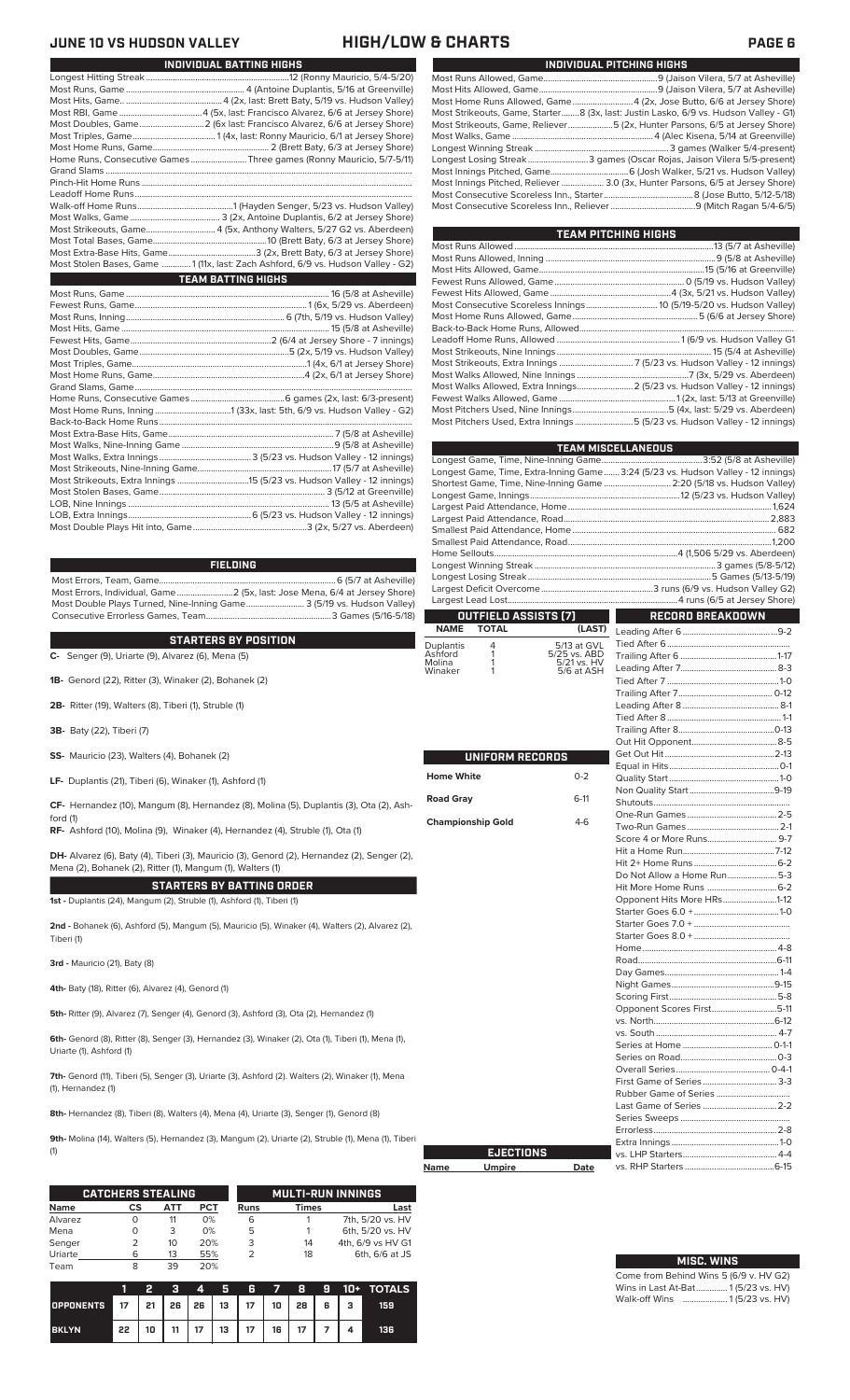7/11 57 at Hudson Valley 4:35 p.m.

### **JUNE 10 VS HUDSON VALLEY GAME BY GAME RESULTS PAGE 7**

|              | <b>GAME-BY-GAME RESULTS</b> |                                              |                        |                |                  |                   |                  |                                                                         |                                          |                             |              |                   |
|--------------|-----------------------------|----------------------------------------------|------------------------|----------------|------------------|-------------------|------------------|-------------------------------------------------------------------------|------------------------------------------|-----------------------------|--------------|-------------------|
| <b>DATE</b>  | GM#                         | <b>OPPONENT</b>                              | W-L/TIME SCORE         |                | <b>RECORD</b>    | POSITION          | GA/GB            | <b>WINNING PITCHER</b>                                                  | <b>LOSING PITCHER</b>                    | <b>SAVE</b>                 | <b>TIME</b>  | <b>ATTENDANCE</b> |
| 5/4          | $\mathbf{1}$                | at Asheville                                 | W                      | $8 - 2$        | $1 - 0$          | T <sub>1st</sub>  | $+1$             | Josh Walker (1-0)                                                       | Blair Henley (0-1)                       |                             | 3:16         | 1,200             |
| 5/5          | $\overline{2}$              | at Asheville                                 | L                      | $6-1$          | $1 - 1$          | T <sub>2</sub> nd | $-1$             | Chandler Casey (1-0)                                                    | Jose Butto (1-0)                         |                             | 3:26         | 1,200             |
| 5/6          | 3                           | at Asheville                                 | L                      | $11 - 4$       | $1 - 2$          | T3rd              | $-2$             | Matt Ruppenthal (1-0)                                                   | Oscar Rojas (0-1)                        |                             | 3:10         | 1,200             |
| 5/7          | 4                           | at Asheville                                 | L                      | $13 - 7$       | $1 - 3$          | T3rd              | $-3$             | R.J. Freure (1-0)                                                       | Jaison Vilera (0-1)                      |                             | 3:44         | 1,200             |
| 5/8          | 5                           | at Asheville                                 | W                      | $16-12$        | $2 - 3$          | T3rd              | $-3$             | Alec Kisena (1-0)                                                       | Juan Pablo Lopez (1-0)                   |                             | 3:52         | 1,200             |
| 5/9          |                             | at Asheville                                 |                        |                |                  |                   |                  | Cancelled due to non-COVID-related illness                              |                                          |                             |              |                   |
| 5/10         |                             | OFF DAY                                      |                        |                |                  |                   |                  |                                                                         |                                          |                             |              |                   |
| 5/11         | 6                           | at Greenville                                | W                      | $6-1$          | $3-3$            | 2 <sub>nd</sub>   | $-2.5$           | Josh Walker (2-0)                                                       | Jay Groome (0-2)                         |                             | 3:00         | 1,995             |
| 5/12         | $\overline{7}$              | at Greenville                                | W                      | $3-2$          | $4 - 3$          | 2 <sub>nd</sub>   | $-1.5$           | Brian Metoyer (1-0)                                                     | Yusniel Padron-Artilles (0-2)            | Mitch Ragan (1)             | 3:14         | 1,819             |
| 5/13         | 8                           | at Greenville                                | L                      | $8-2$          | $4 - 4$          | 2 <sub>nd</sub>   | $-2.5$           | Chris Murphy (1-1)                                                      | Oscar Rojas (0-2)                        |                             | 3:21         | 2,485             |
| 5/14         | 9<br>10                     | at Greenville                                | L                      | $5-1$<br>$8-4$ | $4 - 5$<br>$4-6$ | 4th               | $-2.5$<br>$-3.5$ | Brayan Bello (2-0)                                                      | Alec Kisena (1-1)<br>Brian Metoyer (1-1) |                             | 2:54         | 2,732<br>2,883    |
| 5/15<br>5/16 | 11                          | at Greenville<br>at Greenville               | L<br>L                 | $10-9$         | $4 - 7$          | 4th<br>4th        | $-3.5$           | Yorvin Pantoja (1-0)<br>Jake Wallace (1-0)                              | Eric Orze (0-1)                          |                             | 2:52<br>3:09 | 2,818             |
| 5/17         |                             | OFF DAY                                      |                        |                |                  |                   |                  |                                                                         |                                          |                             |              |                   |
| 5/18         | 12                          | <b>Hudson Valley</b>                         | L                      | $4 - 3$        | $4-8$            | 5th               | $-4.5$           | Zach Greene (1-1)                                                       | Andrew Edwards (0-1)                     |                             | 2:29         | 1,315             |
| 5/19         | 13                          | <b>Hudson Valley</b>                         | W                      | 14-0           | $5-8$            | 5th               | $-3.5$           | Allan Winans (1-0)                                                      | Jhony Brito (0-1)                        |                             | 3:01         | 810               |
| 5/20         | 14                          | <b>Hudson Valley</b>                         | L                      | $6-1$          | $5-9$            | 5th               | $-3.5$           | Luis Medina (2-0)                                                       | Jaison Vilera (0-2)                      |                             | 2:42         | 682               |
| 5/21         | 15                          | <b>Hudson Valley</b>                         | W                      | 4-1            | $6-9$            | 5th               | $-3.5$           | Josh Walker (3-0)                                                       | Josh Maciejewski (2-1)                   | Eric Orze (1)               | 2:33         | 998               |
| 5/22         | 16                          | <b>Hudson Valley</b>                         | L                      | $5-3$          | 6-10             | 5th               | $-4.5$           | Ken Waldichuk (1-0)                                                     | Cam Opp (0-1)                            |                             | 3:14         | 1,624             |
| 5/23         | 17                          | <b>Hudson Valley</b>                         | W                      | $6-5(12)$      | $7-10$           | 5th               | $-3.5$           | Josh Hejka (1-0)                                                        | Zach Greene (1-2)                        |                             | 3:24         | 1,261             |
| 5/24         |                             | OFF DAY                                      |                        |                |                  |                   |                  |                                                                         |                                          |                             |              |                   |
| 5/25         | 18                          | Aberdeen                                     | L                      | $8-1$          | $7 - 11$         | 5th               | $-4.5$           | Drew Rom (2-0)                                                          | Oscar Rojas (0-3)                        |                             | 2:52         | 861               |
| 5/26         | 19                          | Aberdeen                                     |                        |                |                  |                   |                  | 5/26 game postponed due to rain, makeup scheduled for doubleheader 5/27 |                                          |                             |              |                   |
| 5/27         | 19                          | Aberdeen                                     | L                      | $6-2(7)$       | $7-12$           | 5th               | $-5.5$           | Grayson Rodriguez (3-0)                                                 | Jaison Vilera (0-3)                      |                             | 2:14         |                   |
|              | 20                          | Aberdeen                                     | L                      | $10-1(7)$      | $7-13$           | 5th               | $-6.5$           | Morgan McSweeney (2-0)                                                  | Cam Opp (0-2)                            |                             | 2:37         | 926               |
| 5/28         | 21                          | Aberdeen                                     |                        |                |                  |                   |                  | 5/28 game postponed due to rain, makeup scheduled for doubleheader 8/25 |                                          |                             |              |                   |
| 5/29         | 21                          | Aberdeen                                     | L                      | $4 - 1$        | $7 - 14$         | 5th               | $-7.5$           | <b>Garrett Stallings (3-1)</b>                                          | Alec Kisena (1-2)                        | <b>Connor Gillispie (1)</b> | 2:52         | 1,509             |
| 5/30         | 22                          | Aberdeen                                     |                        |                |                  |                   |                  | 5/30 game posted to a later date to be determined                       |                                          |                             |              |                   |
| 5/31         |                             | OFF DAY                                      |                        |                |                  |                   |                  | MAY [7-14]                                                              |                                          |                             |              |                   |
| 6/1          | 22                          | at Jersey Shore                              | W                      | $11 - 5$       | $8-14$           | T4th              | $-7.5$           | Jose Butto (1-1)                                                        | Josh Hendrickson (0-1)                   |                             | 3:03         | 2,077             |
| 6/2          | 23                          | at Jersey Shore                              | L                      | $4-1$          | $8 - 15$         | 5th               | $-8.5$           | Carlo Reyes (1-0)                                                       | Justin Lasko (0-1)                       | Blake Brown (1)             | 2:44         | 1,591             |
| 6/3          | 24                          | at Jersey Shore                              | W                      | $6 - 4$        | $9 - 15$         | 4th               | $-8.5$           | Bryce Montes de Oca (1-0)                                               | Jack Perkins (0-1)                       | Brian Metoyer (1)           | 3:15         | 1,473             |
| 6/4          | 25                          | at Jersey Shore                              | L                      | $5-4(7)$       | $9-16$           | 5th               | $-9.0$           | Aneurys Zabala (2-2)                                                    | Allan Winans (1-1)                       |                             | 2:12         | 2,399             |
| 6/5          | 26                          | at Jersey Shore                              | L                      | $5 - 4$        | $9 - 17$         | 5th               | $-9.0$           | Mike Adams (1-1)                                                        | Mitch Ragan (0-1)                        |                             | 2:36         | 2,122             |
| 6/6          | 27                          | at Jersey Shore                              | L                      | $11-6$         | $9-18$           | 5th               | $-9.5$           | Nick Lackney (1-0)                                                      | Jose Butto (1-2)                         |                             | 3:31         | 2,041             |
| 6/7          |                             | OFF DAY                                      |                        |                |                  |                   |                  |                                                                         |                                          |                             |              |                   |
| 6/9          | 28                          | <b>Hudson Valley</b>                         | L                      | $3-2(7)$       | $9-19$           | 5th               | $-10.5$          | Tanner Myatt (1-0)                                                      | Justin Lasko (0-2)                       | Justin Wilson (1)           | 2:22         |                   |
|              | 29                          | <b>Hudson Valley</b>                         | W                      | $5-3(7)$       | $10-19$          | 5th               | $-9.5$           | Eric Orze (1-1)                                                         | Luis Medina (2-1)                        | Bryce Montes de Oca (1)     | 2:02         | 1,211             |
| 6/10<br>6/11 | 30<br>31                    | <b>Hudson Valley</b><br><b>Hudson Valley</b> | 6:30 p.m.<br>7:00 p.m. |                |                  |                   |                  |                                                                         |                                          |                             |              |                   |
| 6/12         | 32                          | <b>Hudson Valley</b>                         | 4:00 p.m.              |                |                  |                   |                  |                                                                         |                                          |                             |              |                   |
| 6/13         | 33                          | <b>Hudson Valley</b>                         | 1:00 p.m.              |                |                  |                   |                  |                                                                         |                                          |                             |              |                   |
| 6/14         |                             | OFF DAY                                      |                        |                |                  |                   |                  |                                                                         |                                          |                             |              |                   |
| 6/15         | 34                          | at Wilmington                                | 7:05 p.m.              |                |                  |                   |                  |                                                                         |                                          |                             |              |                   |
| 6/16         | 35                          | at Wilmington                                | 7:05 p.m.              |                |                  |                   |                  |                                                                         |                                          |                             |              |                   |
| 6/17         | 36                          | at Wilmington                                | 7:05 p.m.              |                |                  |                   |                  |                                                                         |                                          |                             |              |                   |
| 6/18         | 37                          | at Wilmington                                | 7:05 p.m.              |                |                  |                   |                  |                                                                         |                                          |                             |              |                   |
| 6/19         | 38                          | at Wilmington                                | 6:05 p.m.              |                |                  |                   |                  |                                                                         |                                          |                             |              |                   |
| 6/20         | 39                          | at Wilmington                                | 1:05 p.m.              |                |                  |                   |                  |                                                                         |                                          |                             |              |                   |
| 6/21         |                             | OFF DAY                                      |                        |                |                  |                   |                  |                                                                         |                                          |                             |              |                   |
| 6/22         | 40                          | <b>Jersey Shore</b>                          | 6:30 p.m.              |                |                  |                   |                  |                                                                         |                                          |                             |              |                   |
| 6/23         | 41                          | <b>Jersey Shore</b>                          | 6:30 p.m.              |                |                  |                   |                  |                                                                         |                                          |                             |              |                   |
| 6/24<br>6/25 | 42<br>43                    | <b>Jersey Shore</b><br><b>Jersey Shore</b>   | 6:30 p.m.<br>7:00 p.m. |                |                  |                   |                  |                                                                         |                                          |                             |              |                   |
| 6/26         | 44                          | <b>Jersey Shore</b>                          | 6:00 p.m.              |                |                  |                   |                  |                                                                         |                                          |                             |              |                   |
| 6/27         | 45                          | <b>Jersey Shore</b>                          | 4:00 p.m.              |                |                  |                   |                  |                                                                         |                                          |                             |              |                   |
| 6/28         |                             | OFF DAY                                      |                        |                |                  |                   |                  |                                                                         |                                          |                             |              |                   |
| 6/29         | 46                          | at Aberdeen                                  | 7:05 p.m.              |                |                  |                   |                  |                                                                         |                                          |                             |              |                   |
| 6/30         | 47                          | at Aberdeen                                  | 7:05 p.m.              |                |                  |                   |                  |                                                                         |                                          |                             |              |                   |
|              |                             |                                              |                        |                |                  |                   |                  | <b>JUNE [3-5]</b>                                                       |                                          |                             |              |                   |
| 7/1          | 48                          | at Aberdeen                                  | 7:05 p.m.              |                |                  |                   |                  |                                                                         |                                          |                             |              |                   |
| 7/2          | 49                          | at Aberdeen                                  | 7:05 p.m.              |                |                  |                   |                  |                                                                         |                                          |                             |              |                   |
| 7/3          | 50                          | at Aberdeen                                  | 6:05 pm.               |                |                  |                   |                  |                                                                         |                                          |                             |              |                   |
| 7/4          | 51                          | at Aberdeen                                  | 2:05 p.m.              |                |                  |                   |                  |                                                                         |                                          |                             |              |                   |
| 7/5<br>7/6   | 52                          | OFF DAY<br>at Hudson Valley                  | 7:05 p.m.              |                |                  |                   |                  |                                                                         |                                          |                             |              |                   |
| 7/7          | 53                          | at Hudson Valley                             | 7:05 p.m.              |                |                  |                   |                  |                                                                         |                                          |                             |              |                   |
| 7/8          | 54                          | at Hudson Valley                             | 7:05 p.m.              |                |                  |                   |                  |                                                                         |                                          |                             |              |                   |
| 7/9          | 55                          | at Hudson Valley                             | 7:05 p.m.              |                |                  |                   |                  |                                                                         |                                          |                             |              |                   |
| 7/10         | 56                          | at Hudson Valley 6:05 p.m.                   |                        |                |                  |                   |                  |                                                                         |                                          |                             |              |                   |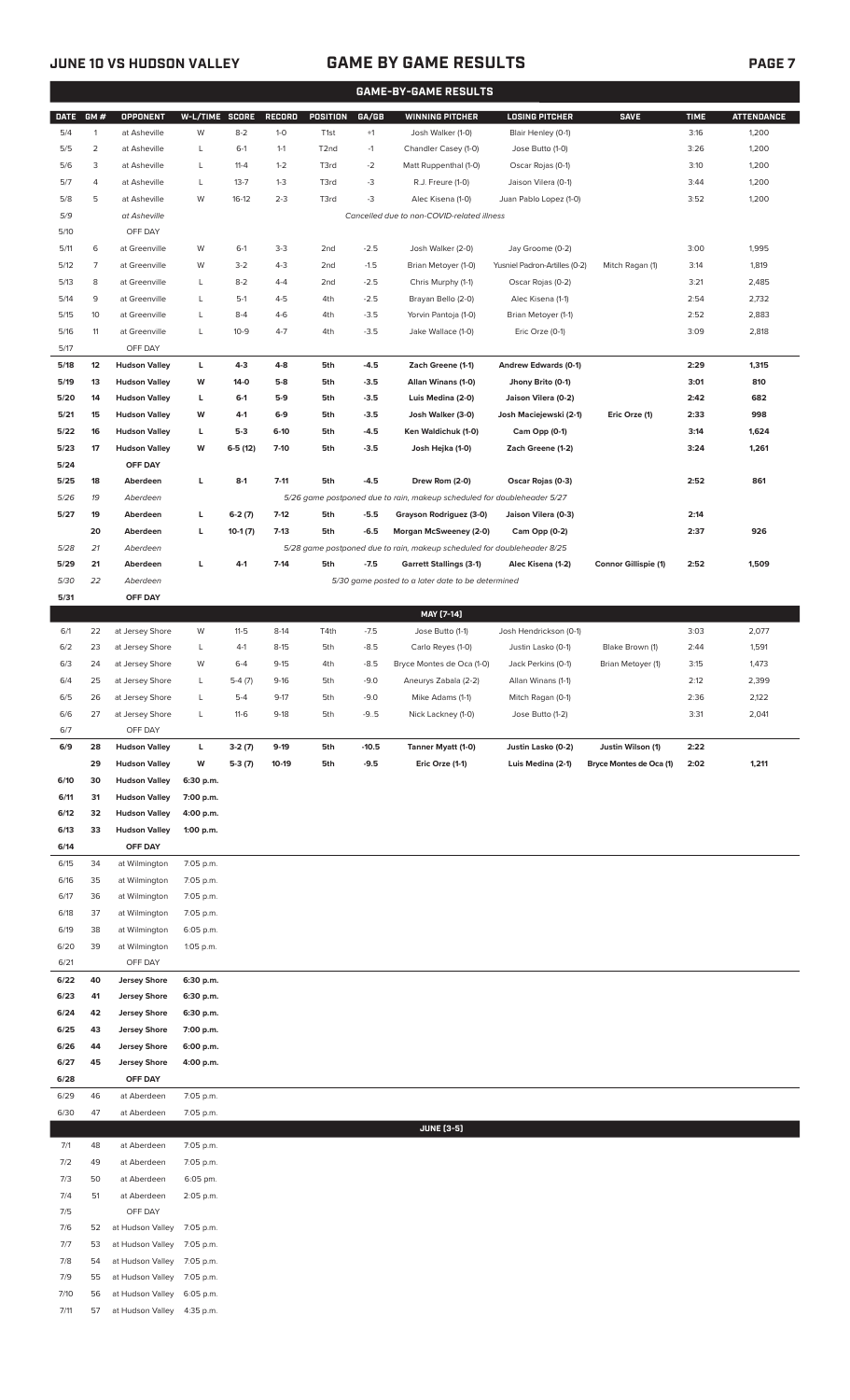## **JUNE 10 VS HUDSON VALLEY GAME-BY-GAME PAGE 8**

| DATE GM #    |            | OPPONENT                             | W-L/TIME SCORE         | RECORD<br>POSITION<br>GA/GB | <b>WINNING PITCHER</b> | <b>LOSING PITCHER</b> | <b>SAVE</b> | <b>TIME</b> | <b>ATTENDANCE</b> |
|--------------|------------|--------------------------------------|------------------------|-----------------------------|------------------------|-----------------------|-------------|-------------|-------------------|
| 7/12<br>7/13 | 59         | OFF DAY                              | 6:30 p.m.              |                             |                        |                       |             |             |                   |
| 7/14         | 60         | <b>Jersey Shore</b>                  |                        |                             |                        |                       |             |             |                   |
|              |            | <b>Jersey Shore</b>                  | 6:30 p.m.              |                             |                        |                       |             |             |                   |
| 7/15         | 61         | <b>Jersey Shore</b>                  | 6:30 p.m.              |                             |                        |                       |             |             |                   |
| 7/16         | 62         | <b>Jersey Shore</b>                  | 7:00 p.m.              |                             |                        |                       |             |             |                   |
| 7/17         | 63         | <b>Jersey Shore</b>                  | 6:00 p.m.              |                             |                        |                       |             |             |                   |
| 7/18         | 64         | <b>Jersey Shore</b>                  | 4:00 p.m.              |                             |                        |                       |             |             |                   |
| 7/19         |            | OFF DAY                              |                        |                             |                        |                       |             |             |                   |
| 7/20         | 65         | Wilmington                           | 6:30 p.m.              |                             |                        |                       |             |             |                   |
| 7/21         | 66         | Wilmington                           | 6:30 p.m.              |                             |                        |                       |             |             |                   |
| 7/22         | 67         | Wilmington                           | 6:30 p.m.              |                             |                        |                       |             |             |                   |
| 7/23<br>7/24 | 68<br>69   | Wilmington<br>Wilmington             | 7:00 p.m.<br>6:00 p.m. |                             |                        |                       |             |             |                   |
| 7/25         | 70         | Wilmington                           | 4:00 p.m.              |                             |                        |                       |             |             |                   |
| 7/26         |            | OFF DAY                              |                        |                             |                        |                       |             |             |                   |
| 7/27         | $71$       | at Jersey Shore                      | 7:05 p.m.              |                             |                        |                       |             |             |                   |
| 7/28         | 72         | at Jersey Shore                      | 7:05 p.m.              |                             |                        |                       |             |             |                   |
| 7/29         | 73         | at Jersey Shore                      | 7:05 p.m.              |                             |                        |                       |             |             |                   |
| 7/30         | 74         | at Jersey Shore                      | 7:05 p.m.              |                             |                        |                       |             |             |                   |
| 7/31         | 75         | at Jersey Shore                      | 7:05 p.m.              |                             |                        |                       |             |             |                   |
|              |            |                                      |                        |                             | JULY (0-0)             |                       |             |             |                   |
| 8/1          | 76         | at Jersey Shore                      | 1:05 p.m.              |                             |                        |                       |             |             |                   |
| 8/2          |            | OFF DAY                              |                        |                             |                        |                       |             |             |                   |
| 8/3          | 77         | <b>Hudson Valley</b>                 | 6:30 p.m.              |                             |                        |                       |             |             |                   |
| 8/4          | 78         | <b>Hudson Valley</b>                 | 6:30 p.m.              |                             |                        |                       |             |             |                   |
| 8/5          | 79         | <b>Hudson Valley</b>                 | 6:30 p.m.              |                             |                        |                       |             |             |                   |
| 8/6          | 80         | <b>Hudson Valley</b>                 | 7:00 p.m.              |                             |                        |                       |             |             |                   |
| 8/7          | 81         | <b>Hudson Valley</b>                 | 6:00 p.m.              |                             |                        |                       |             |             |                   |
| 8/8          | 82         | <b>Hudson Valley</b>                 | 4:00 p.m.              |                             |                        |                       |             |             |                   |
| 8/9          |            | OFF DAY                              |                        |                             |                        |                       |             |             |                   |
| 8/10         | 83         | at Wilmington                        | 7:05 p.m.              |                             |                        |                       |             |             |                   |
| 8/11         | 84         | at Wilmington                        | 7:05 p.m.              |                             |                        |                       |             |             |                   |
| 8/12         | 85         | at Wilmington                        | 7:05 p.m.              |                             |                        |                       |             |             |                   |
| 8/13         | 86         | at Wilmington                        | 7:05 p.m.              |                             |                        |                       |             |             |                   |
| 8/14         | 87         | at Wilmington                        | 6:05 p.m.              |                             |                        |                       |             |             |                   |
| 8/15         | 88         | at Wilmington                        | 1:05 p.m.              |                             |                        |                       |             |             |                   |
| 8/16         |            | OFF DAY                              |                        |                             |                        |                       |             |             |                   |
| 8/17         | 89         | at Hudson Valley 7:05 p.m.           |                        |                             |                        |                       |             |             |                   |
| 8/18         | 90         | at Hudson Valley                     | 7:05 p.m.              |                             |                        |                       |             |             |                   |
| 8/19         | 91         | at Hudson Valley                     | 7:05 p.m.              |                             |                        |                       |             |             |                   |
| 8/20<br>8/21 | 92<br>93   | at Hudson Valley<br>at Hudson Valley | 7:05 p.m.<br>6:05 p.m. |                             |                        |                       |             |             |                   |
| 8/22         | 94         | at Hudson Valley                     | 4:35 p.m.              |                             |                        |                       |             |             |                   |
| 8/23         |            | OFF DAY                              |                        |                             |                        |                       |             |             |                   |
| 8/24         | 95         | Aberdeen                             | 6:30 p.m.              |                             |                        |                       |             |             |                   |
| 8/25         | 96         | Aberdeen                             | 5:00 p.m.              |                             |                        |                       |             |             |                   |
|              | 97         | Aberdeen                             | DH                     |                             |                        |                       |             |             |                   |
| 8/26         | 98         | Aberdeen                             | 6:30 p.m.              |                             |                        |                       |             |             |                   |
| 8/27         | 99         | Aberdeen                             | 7:00 p.m.              |                             |                        |                       |             |             |                   |
| 8/28         | 100        | Aberdeen                             | 6:00 p.m.              |                             |                        |                       |             |             |                   |
| 8/29         | 101        | Aberdeen                             | 4:00 p.m.              |                             |                        |                       |             |             |                   |
| 8/30         |            | OFF DAY                              |                        |                             |                        |                       |             |             |                   |
| 8/31         | 102        | Wilmington                           | 6:30 p.m.              |                             |                        |                       |             |             |                   |
|              |            |                                      |                        |                             | AUGUST (0-0)           |                       |             |             |                   |
| 9/1          | 103        | Wilmington                           | 6:30 p.m.              |                             |                        |                       |             |             |                   |
| 9/2          | 104        | Wilmington                           | 6:30 p.m.              |                             |                        |                       |             |             |                   |
| 9/3          | 105        | Wilmington                           | 7:00 p.m.              |                             |                        |                       |             |             |                   |
| 9/4          | 106        | Wilmington                           | 6:00 p.m.              |                             |                        |                       |             |             |                   |
| 9/5          | 107        | Wilmington                           | 4:00 p.m.              |                             |                        |                       |             |             |                   |
| 9/6          |            | OFF DAY                              |                        |                             |                        |                       |             |             |                   |
| 9/7          | 108        | at Hudson Valley                     | 7:05 p.m.              |                             |                        |                       |             |             |                   |
| 9/8          | 109        | at Hudson Valley                     | 7:05 p.m.              |                             |                        |                       |             |             |                   |
| 9/9          | 110        | at Hudson Valley                     | 7:05 p.m.              |                             |                        |                       |             |             |                   |
| 9/10<br>9/11 | 111        | at Hudson Valley                     | 7:05 p.m.              |                             |                        |                       |             |             |                   |
| 9/12         | 112<br>113 | at Hudson Valley<br>at Hudson Valley | 6:05 p.m.<br>4:35 p.m. |                             |                        |                       |             |             |                   |
| 9/13         |            | OFF DAY                              |                        |                             |                        |                       |             |             |                   |
| 9/14         | 114        | <b>Jersey Shore</b>                  | 6:30 p.m.              |                             |                        |                       |             |             |                   |
| 9/15         | 115        | <b>Jersey Shore</b>                  | 6:30 p.m.              |                             |                        |                       |             |             |                   |
| 9/16         | 116        | <b>Jersey Shore</b>                  | 6:30 p.m.              |                             |                        |                       |             |             |                   |
| 9/17         | 117        | <b>Jersey Shore</b>                  | 7:00 p.m.              |                             |                        |                       |             |             |                   |
| 9/18         | 118        | <b>Jersey Shore</b>                  | 4:00 p.m.              |                             |                        |                       |             |             |                   |
| 9/19         | 119        | <b>Jersey Shore</b>                  | 1:00 p.m.              |                             |                        |                       |             |             |                   |
|              |            |                                      |                        |                             |                        |                       |             |             |                   |